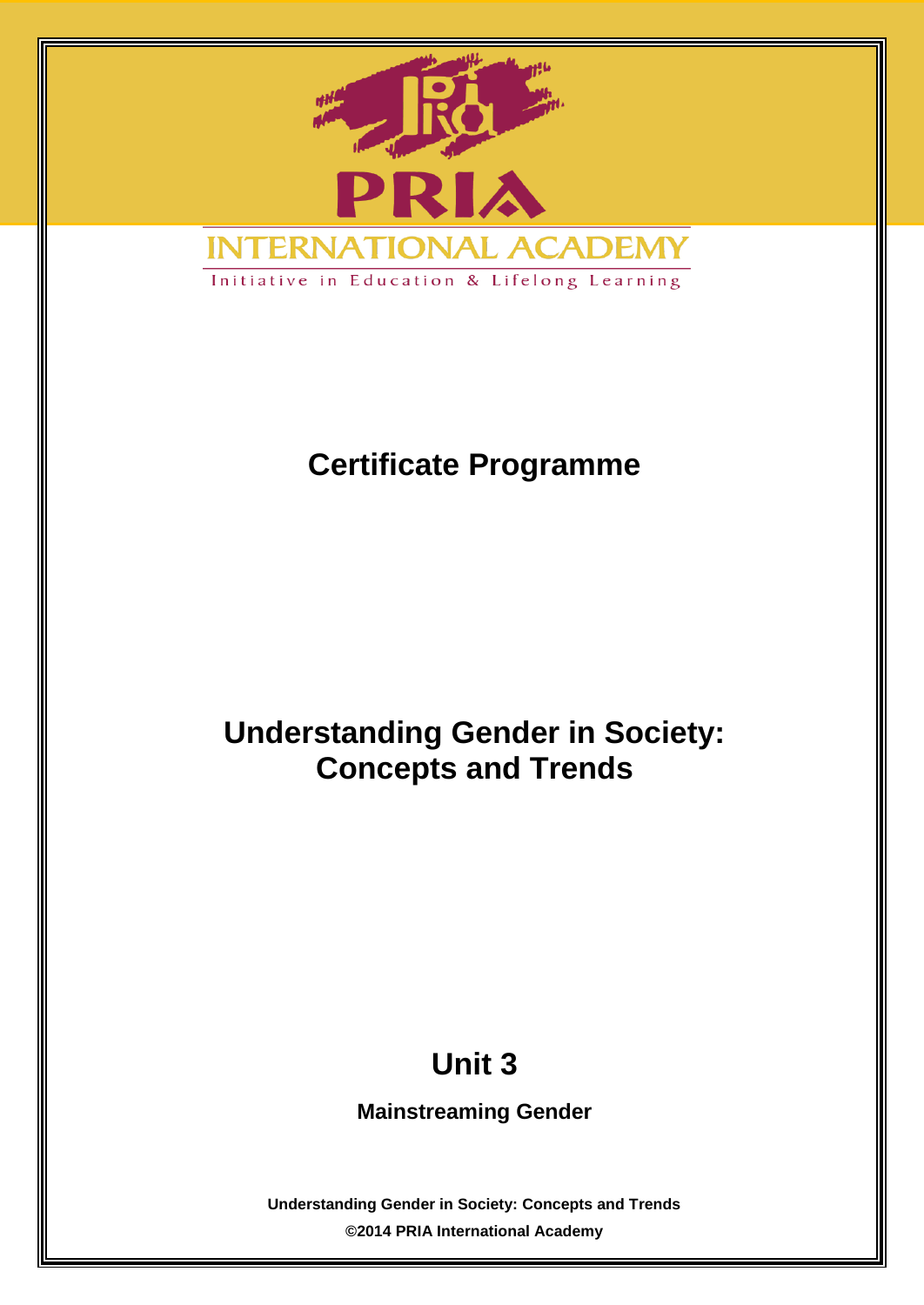## **Units of Understanding Gender in Society: Concepts and trends**

#### **Unit 1: Gender Debates and Dialogues**

- Sex and Gender: Distinction and Significance
- Understanding gender
- Ending Gender Inequality: Two Schools of Thought
- Why do we need to talk about gender

#### **Unit 2: Roots of Gender Discrimination**

- Gender stereotyping
- Defining Socialisation
- Patriarchy

#### **Unit 3: Mainstreaming Gender**

- Historical Trends
- Gender Analysis
- Mainstreaming Gender

#### **Unit 4: Gender at the Workplace**

- Setting the Context
- Workplace and its dynamic structures and realities
- Challenges at the Workplace
- Sexual harassment as a form of workplace violence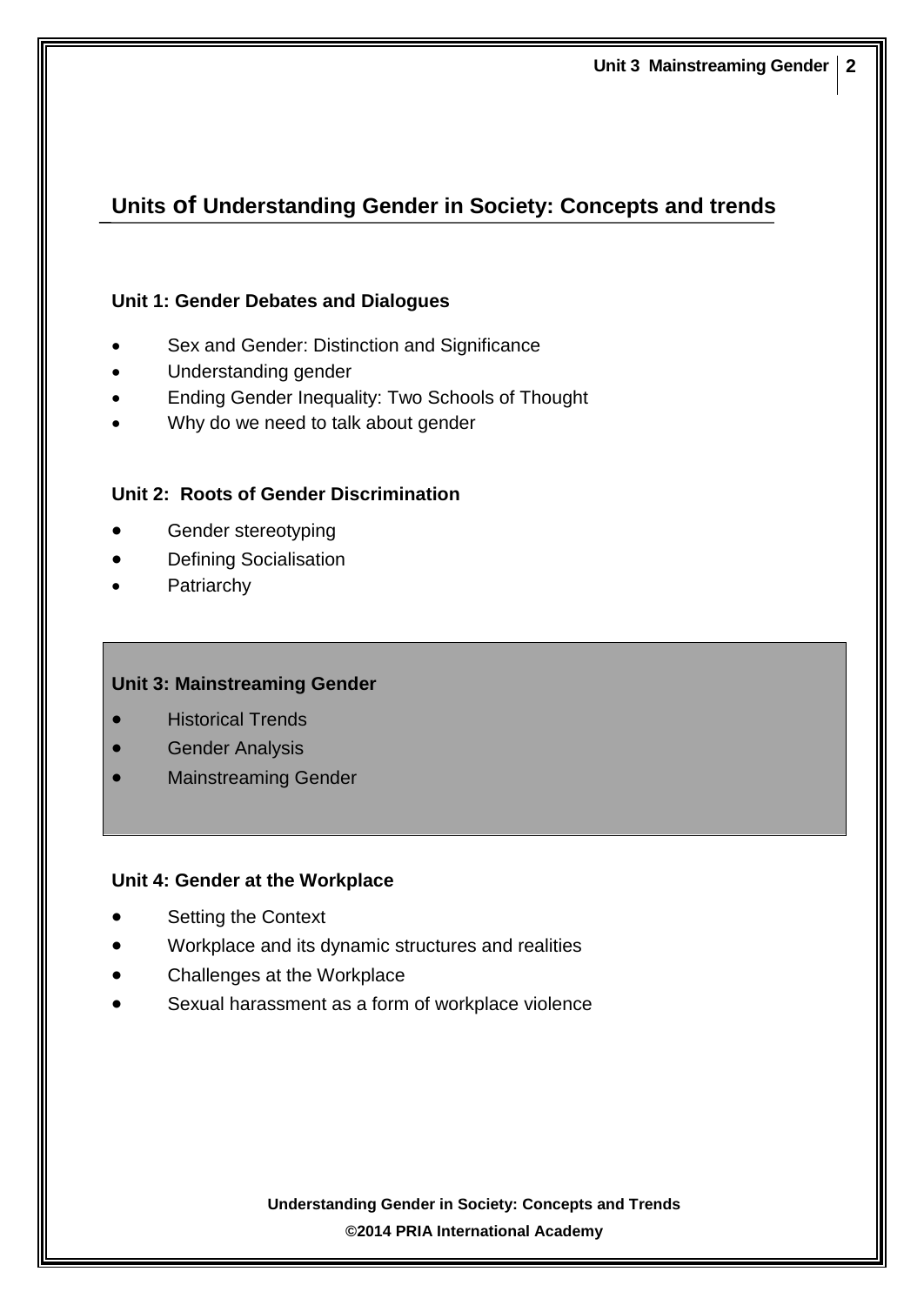#### **Unit 5: Gender Based Violence**

- Defining Gender-based violence
- Forms of gender-based violence

#### **Unit 6: Gender Mainstreaming within Institutions**

- Gender Mainstreaming within Institutions
- Participatory Gender Audit: Gender Assessment of an Organisation
- Engendering Workplace Through a Gender Policy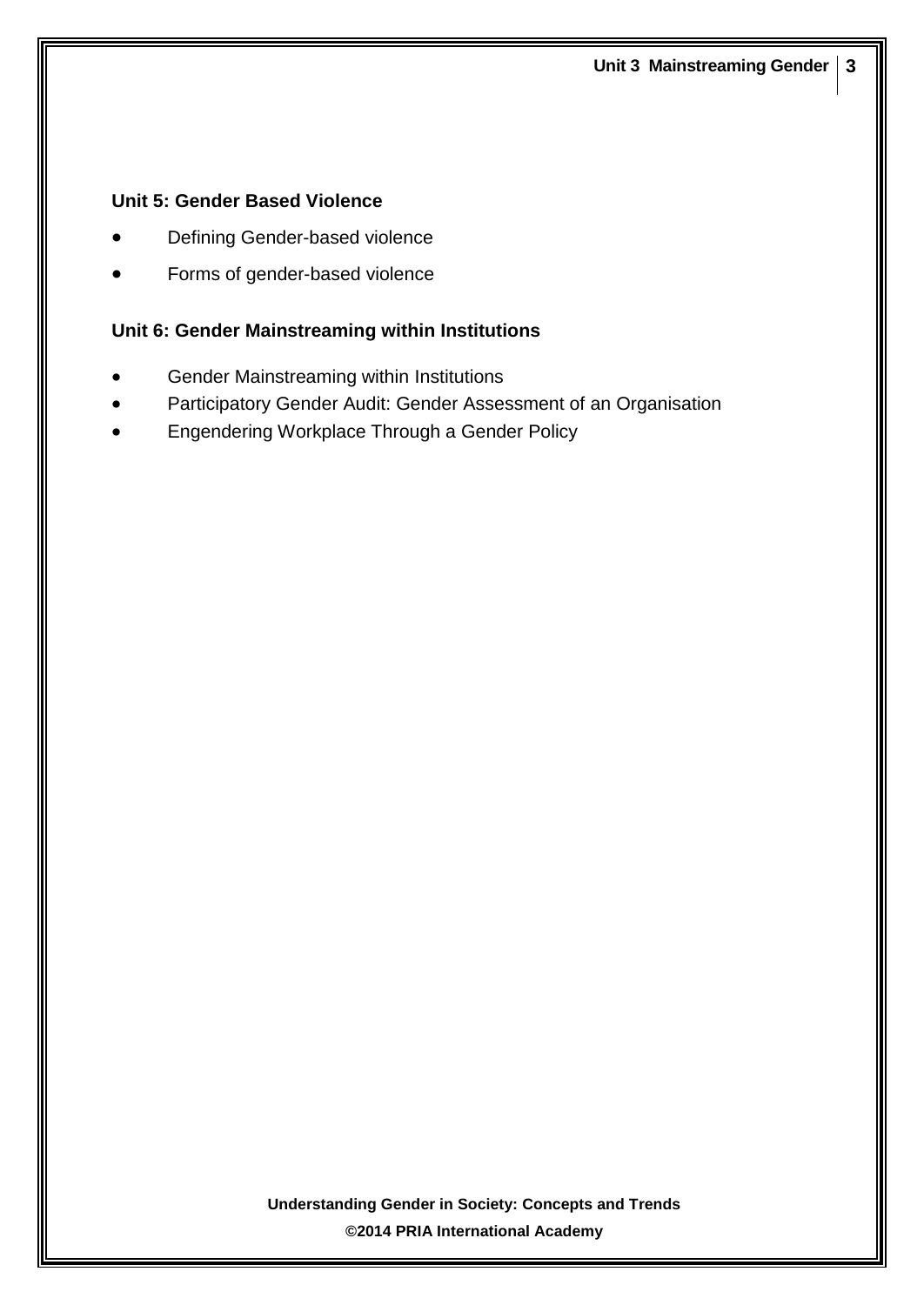# **Table of Contents**

| <b>S. No.</b> | <b>Contents</b>                          | Page No.       |
|---------------|------------------------------------------|----------------|
|               | <b>Introduction</b>                      | 5              |
|               | <b>Learning objectives</b>               | 6              |
| 3.1           | <b>Historical Trends</b>                 | $\overline{7}$ |
| 3.1.1         | <b>Theories of Development</b>           | $\overline{7}$ |
| 3.1.2         | <b>Paradoxes of Development</b>          | 8              |
| 3.1.3         | <b>Feminist Theories</b>                 | 9              |
| 3.2           | <b>Gender Analysis</b>                   | 14             |
| 3.2.1         | What is gender analysis?                 | 14             |
| 3.2.2         | <b>Steps for gender analysis</b>         | 15             |
| 3.3           | <b>Mainstreaming Gender</b>              | 23             |
| 3.3.1         | What is gender mainstreaming?            | 23             |
| 3.3.2         | Basic principles of gender mainstreaming | 27             |
| 3.3.3         | <b>Steps to Gender Mainstreaming</b>     | 28             |
|               | <b>Summary</b>                           | 30             |
|               | <b>References</b>                        | 30             |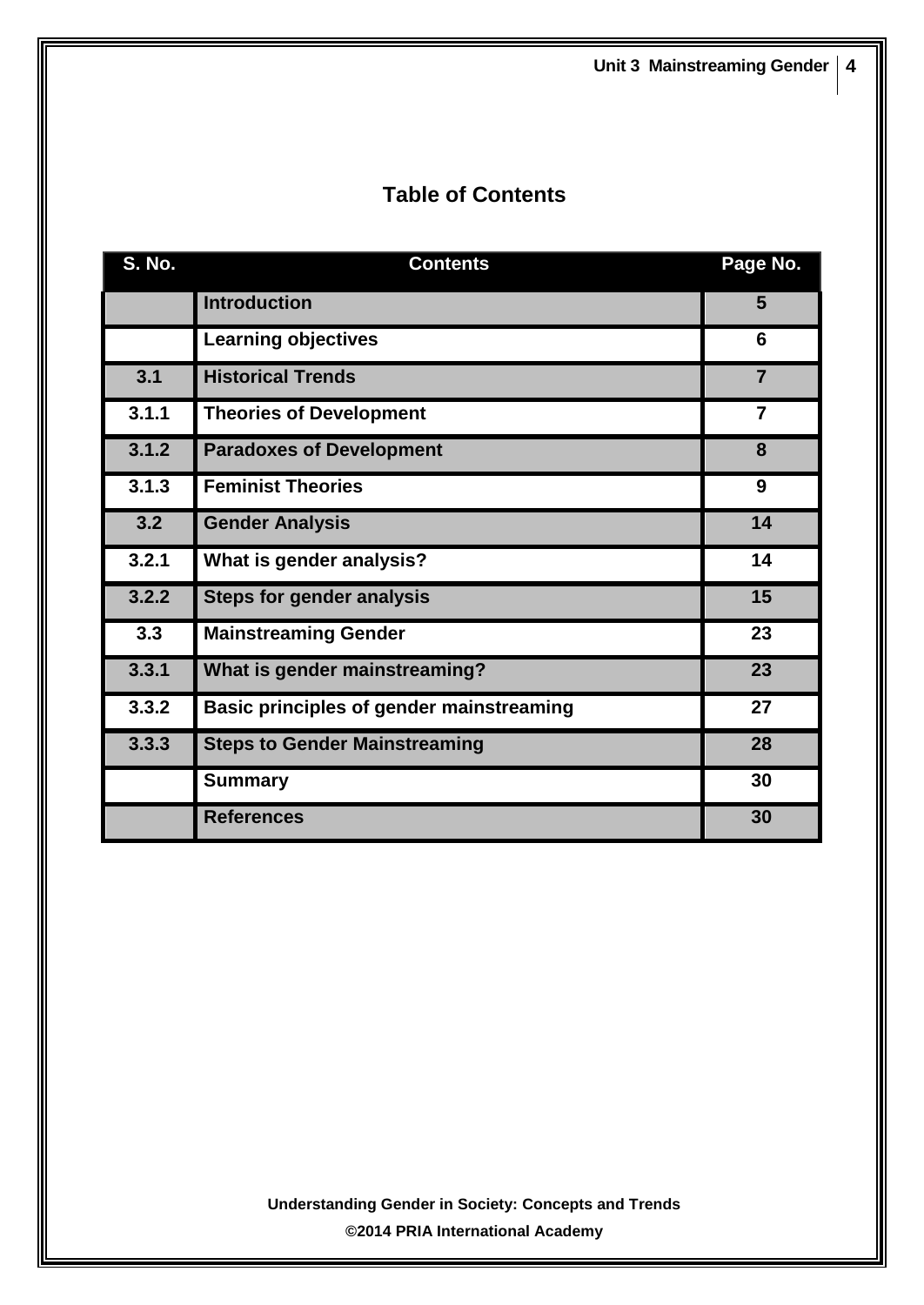## **Introduction**

In simple terms, the word mainstream encompasses the normal ideas, attitudes or activities of society. Gender mainstreaming is a process when those ideas, attitudes or activities routinely incorporate a gender perspective and thereby become a normal feature of mainstream thinking.

It was at the Fourth World Conference on Women<sup>1</sup> in Beijing, in September 1995 that for the first time the concern for mainstreaming of gender issues was raised. One of the most important and innovative elements of the Platform for Action convened at this conference was calling on the United Nations and its signatory states to 'mainstream' gender issues across the policy process, 'so that, before decisions are taken, an analysis is made of the effects on women and men, respectively'. Although the notion of mainstreaming gender issues across the policy process had already taken root in the previous two decades, the official recognition and endorsement of gender mainstreaming as a formal goal of all United Nations member-states provided a global mandate for change, and a template against which to judge both national and international policies.

As discussed in earlier units, inequality in the public arena often starts with discriminatory attitudes and practices and unequal power relations between women and men within the family and community. Unit 3 looks at the overarching issue of gender mainstreaming. The unit begins with a discussion on the development discourse and gender concerns. It further explores position of women in development approach. It also elaborates on the concepts of Gender Analysis and Gender Mainstreaming in detail.

1

<sup>&</sup>lt;sup>1</sup> The Ist World Conference of the International Year of women was held in 1975 in Mexico City; the IInd *in 1980 in Copenhagen to mark ,the United Nation's Decade for women; the IIIrd in Nairobi in 1985 known as Nairobi Forward Looking Strategies*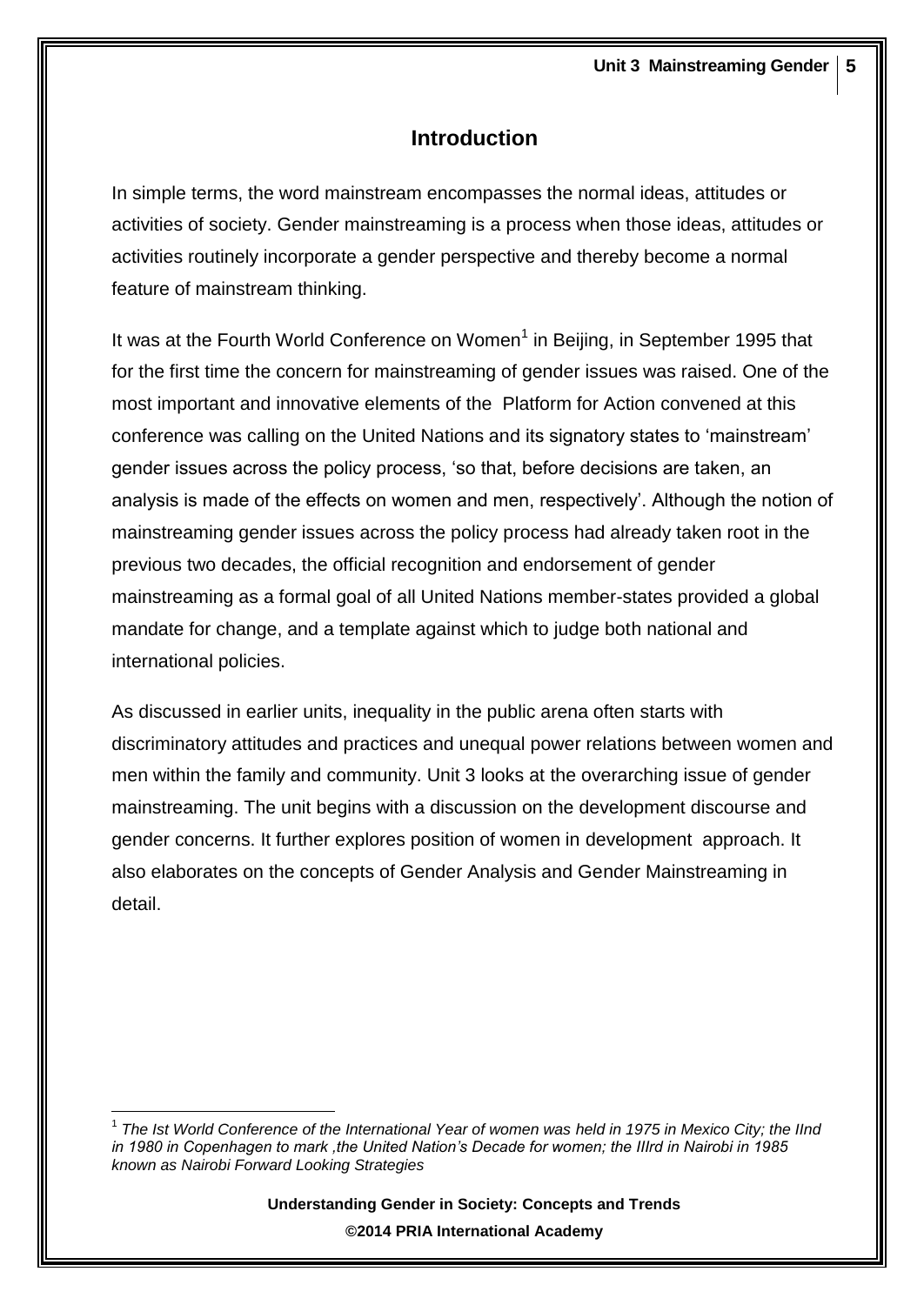# **Learning objectives**

Upon completion of this unit, you will be able to:

- Understand gender concerns in development discourse
- Explore position of women in development approach
- Comprehend the notions of Gender Analysis and Gender Mainstreaming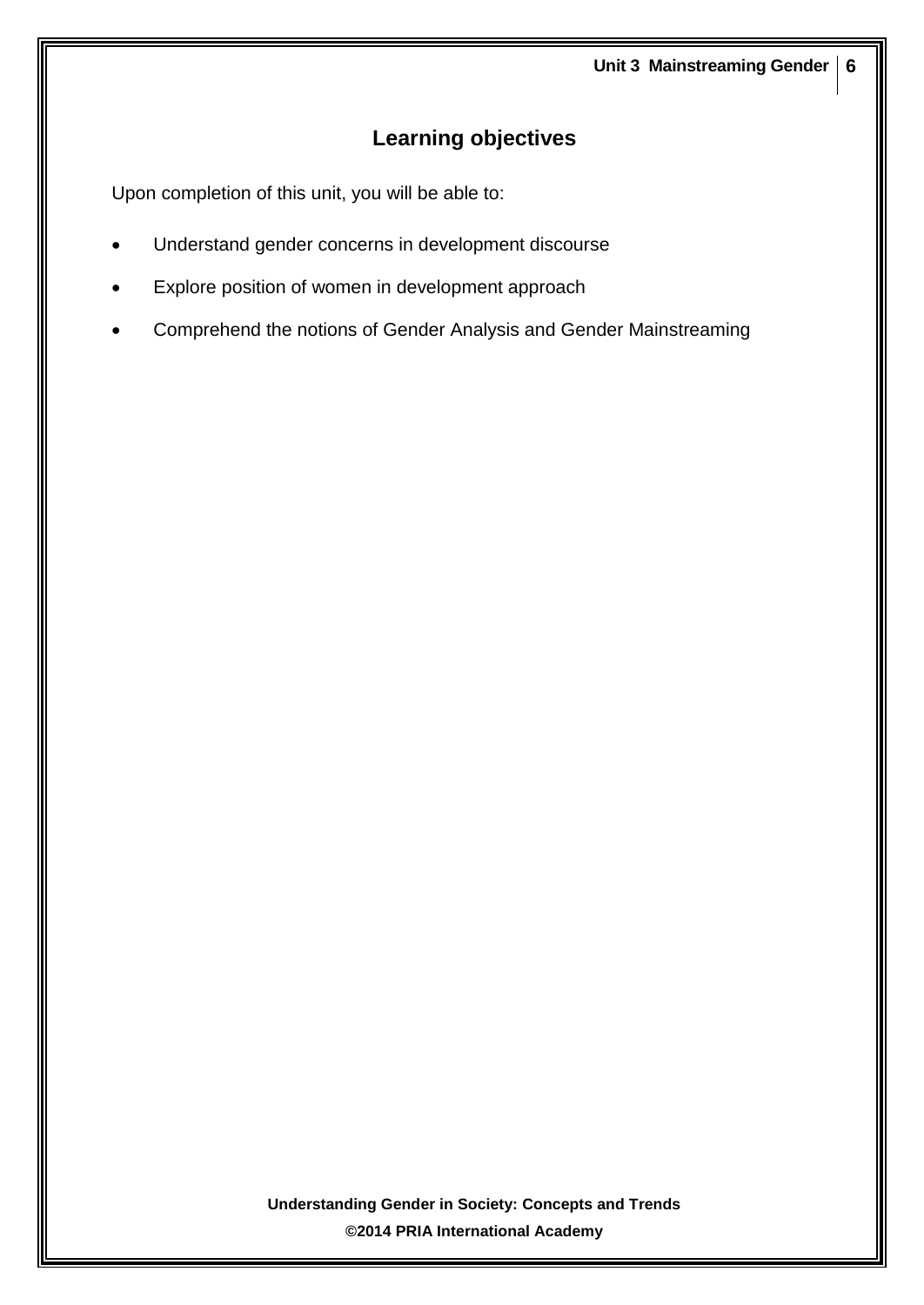## **3.1 Historical Trends**

#### **3.1.1 Theories of Development**

Development became a burning concern in a broad sense only after World War II when development was conceptualised as a direct, linear process of movement of a nation from a state of underdevelopment to development - from a state known for its traditional institutions and beliefs to a modern industrialised society. The first milestone of development was envisaged as being economic growth, reflected in industrialisation, urbanisation and change in political structure and systems. Most theories of development also broadly assumed that with economic growth, human and social development would follow – popularly known as the "trickle down" effect.

These conventional theories of development generally failed to see women workers as social, independent actors and as being capable of resisting blatant discriminatory treatments, negotiating with unfair employers, and bargaining with patriarchy. The theories tended to assume that women's primary contribution was in the sphere of reproduction but not production. They did not recognise that systemic factors such as class, caste, race, even disabilities, with gender as a cross cutting theme, belied the idea of a truly egalitarian society, in which every person is acknowledged for their individual progress, according to his or her merits.

It failed to acknowledge that the state is a gendered institution based on unequal power relationships and gives men authority and control over women. However, the state can impose laws and policies, taking responsibility for affirming the positive human rights of women and preventing their violation on several social and economic issues.

The development theories did not see the deprivation resulting from unequal gender relations. The socio-economic development policies and programmes pursued by many countries during this period did not distinguish between men and women in either analysing their contributions or impacts on them. As a result, women's contributions to the economic processes were not considered to be not included in either the planning processes or impact analysis of development.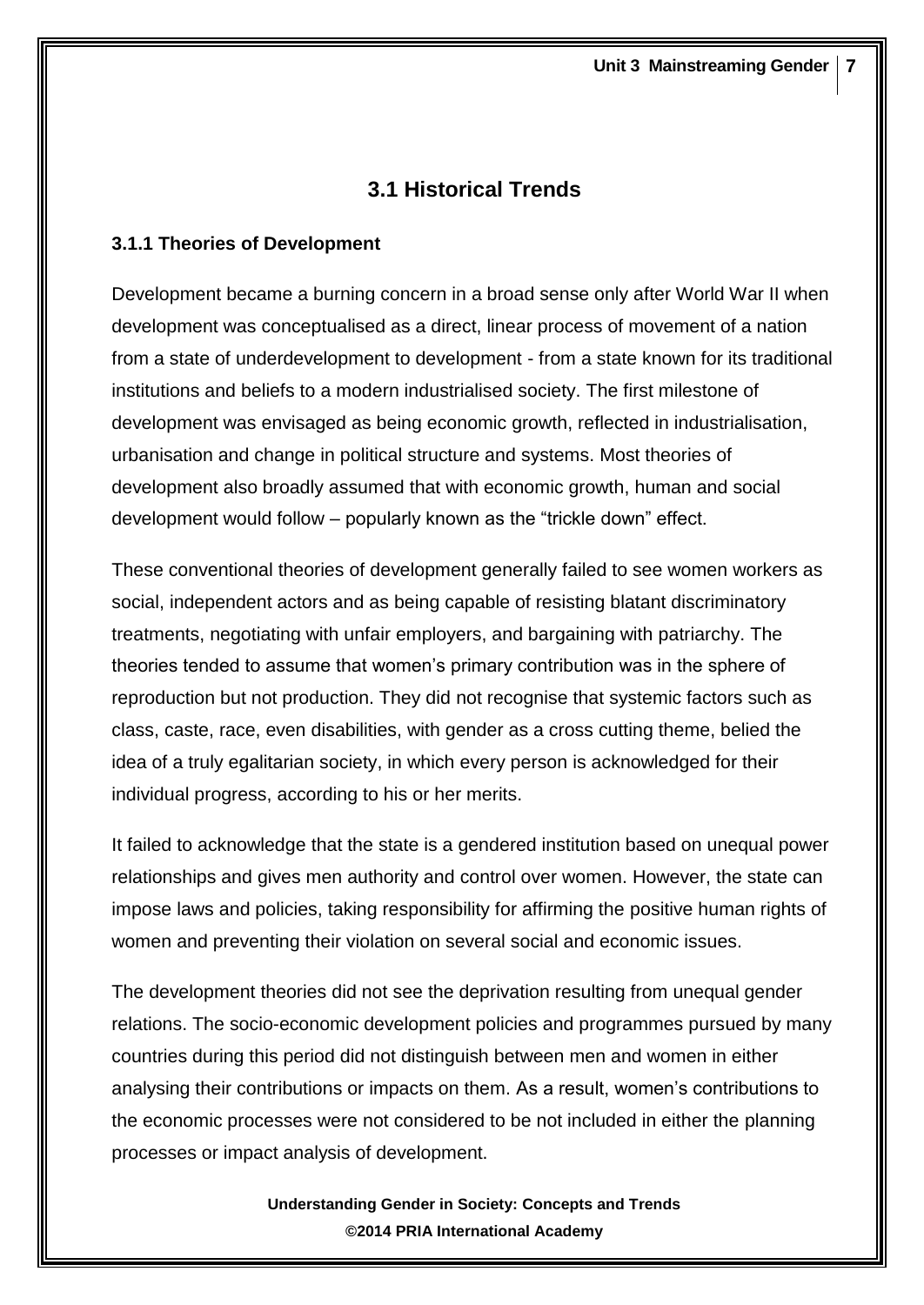Further, it was assumed that the targets of all growth and prosperity were poor people – read men and therefore if poor "men" benefitted, then automatically the benefits would 'trickle down' to their 'poor wives or other women in the family' (Kabeer, 1996).

#### **3.1.2 Paradoxes of Development**

The first UN development decade took place from 1961 to1970. It is in this decade that the terms less developed countries, third world countries and developing countries were created. Segmenting the world in three categories represented a division between the first, second, and third and located third world at the bottom of the progress continuum.

The discourse on 'basic needs' in the late 1960s then became one of the early benchmarks of 'good' human development. These needs were characterised as food, health, water, shelter and housing. In the 1970s, 'distribution with growth' became a central concern along with basic needs strategy for poverty alleviation. The 1980s saw waves of Structural Adjustment Programs (SAP) of the international financial institutions.

Two contradictory trends emerged vis-à-vis its impact on women with the transformation of economic structures due to SAP programmes. On the one hand, capital-intensive production generated more employment opportunities for men in the formal sector, while relegating women to labour-intensive productive activities in the informal sector. On the other hand, global market export-orientated industrialisation created employment opportunities for women, even though they were the ones that further exploited and marginalised women, increasing their vulnerability, invisibility, and proneness to poverty.

Gender equality is a built-in development discourse based on human rights. Both women and men have equality of rights under the law, equality of opportunity, including equality in access to capabilities and other productive resources that enable opportunity, and equality of voice to influence and contribute to development process (World Bank, 2001).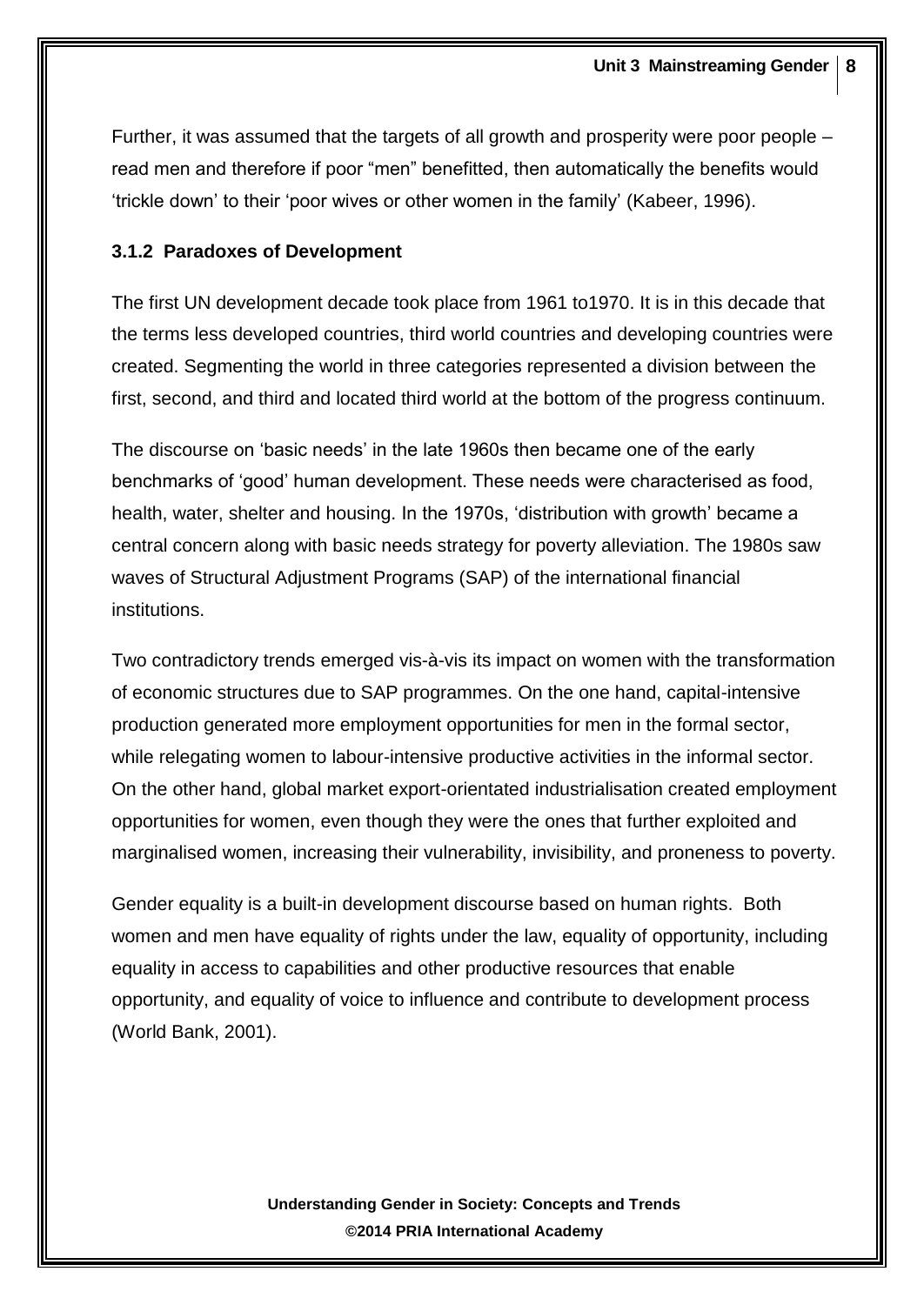Equal participation by both men and women in development is essential for a number of reasons, viz.:

- Influence the allocation of scarce resources;
- Improve living conditions and promote the interests of women;
- Shift the political focus towards issues affecting the quality of life of both men & women by ensuring equitable distribution of productive resources and opportunities for growth, giving visibility to reproductive roles of women in policy making and increasing women's participation in the political process. (Commonwealth Foundation, 2004)

#### **3.1.3 Feminist Theories**

#### **Women in Development - WID**

It was leading feminist<sup>2</sup> and Danish economist, Ester Boserup, who in 1970, first challenged these theories of development, which assumed that the 'trickle-down effect' to disadvantaged men in Third World Countries, would have a further 'trickle-down effect' to women. Boserup's work laid the foundations of, and contributed towards, providing a holistic and comprehensive understanding of women's roles and participation in economic processes; it also played a key role in sensitising governments, international institutions and development agencies to understand the specific needs of women when viewing socio-economic development policies and programmes from a woman's perspective.

The term 'Women in Development' (WID) was coined by the Women's Committee of the Washington DC Chapter of the Society for International Development (SID), which was a network of female development professionals, influenced by the work of Esther Boserup. This new perspective gave rise to a change in the UN's approach on women from a protection-oriented approach to a more status-oriented approach. "SID focused exclusively on productive aspects of women's work, ignoring or minimising the

 2 *Feminism in its broader philosophical context is based on the underlying assumption of women's subordination in*  society and used to advocate equal rights for women, based on the idea of the equality of the sexes. A feminist *perspective is used to interpret and examine issues, processes, policies and frameworks from the unique vantagepoint of how they impact women and the implications of equality in the context of their male counterparts.*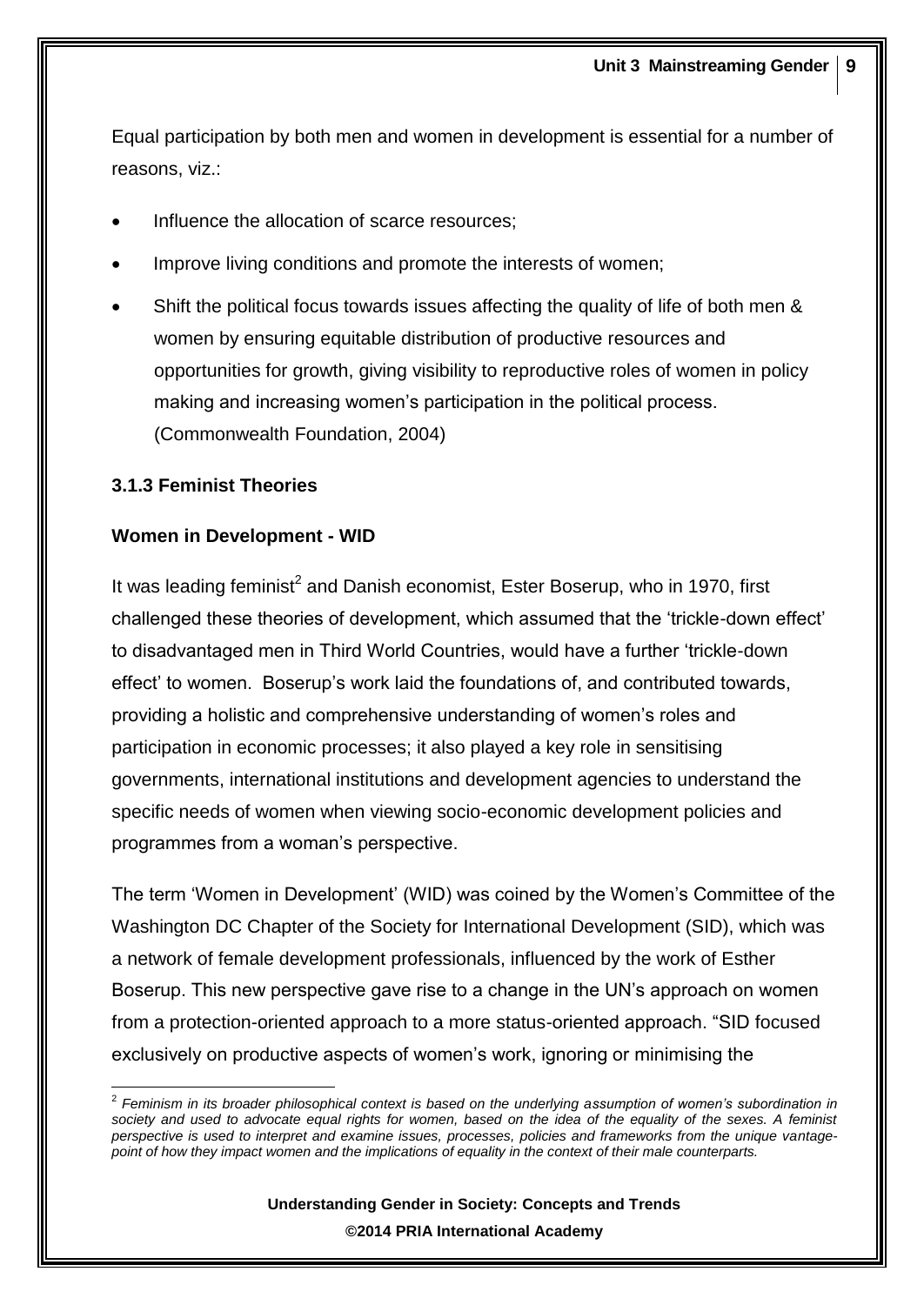reproductive aspects of women's lives". (Kabeer, 1996; Ndimande, 2001). It did not address the 'Why' or the root causes of such inequalities. This missing dimension led to the next theory.

#### **Women and Development (WAD)**

The model of WAD (Women And Development), propounded largely by feminist economist Lourdes Beneria, rejected the view of women being 'added on' to achieve development and argued that the very presence of women implied that they were a part of all processes of economic and social development. Proponents of WAD stressed the importance of recognising the contribution of women's unpaid domestic work and reproductive services to economic growth and development processes (Ndimande, 2001). They claimed that inaccurate interpretations of women's roles and contributions to the economy had led to a neglect of their needs and their inclusion in the conceptualisation and planning of development activities (Kabeer, 1996). It further stipulated that unless the issues of inequality arising from patriarchal attitudes and reflected in institutions and systems of private and public spheres are addressed, the benefits of development can never be equitably distributed amongst men and women.

#### **Gender and Development (GAD)**

The third approach called Gender And Development (GAD) is more holistic. The underlying premise is that women's needs cannot be seen in isolation of the needs of men, the other half of society. GAD also lays emphasis on the social constructs and relations between women and men in the work place and other social settings (Ndimande, 2001). GAD advocates that if development is to be sustainable, a holistic approach is needed to view issues of gender as opposed to only focusing on women's issues (Drolet, 2010). According to Farrell, Saxena, Thekkudan & Pathak (2008), "The objective behind such a strategy is that the priorities of men and women get adequate consideration and existing inequalities between them are not perpetuated."

The shift in the focus from women to gender was significant, as it was argued that looking only at women is neither problem-free nor adequate. Examining gender required looking at men as well, because women cannot be understood in isolation. It required an analysis of how gender is constructed and perpetuated in different societies; it meant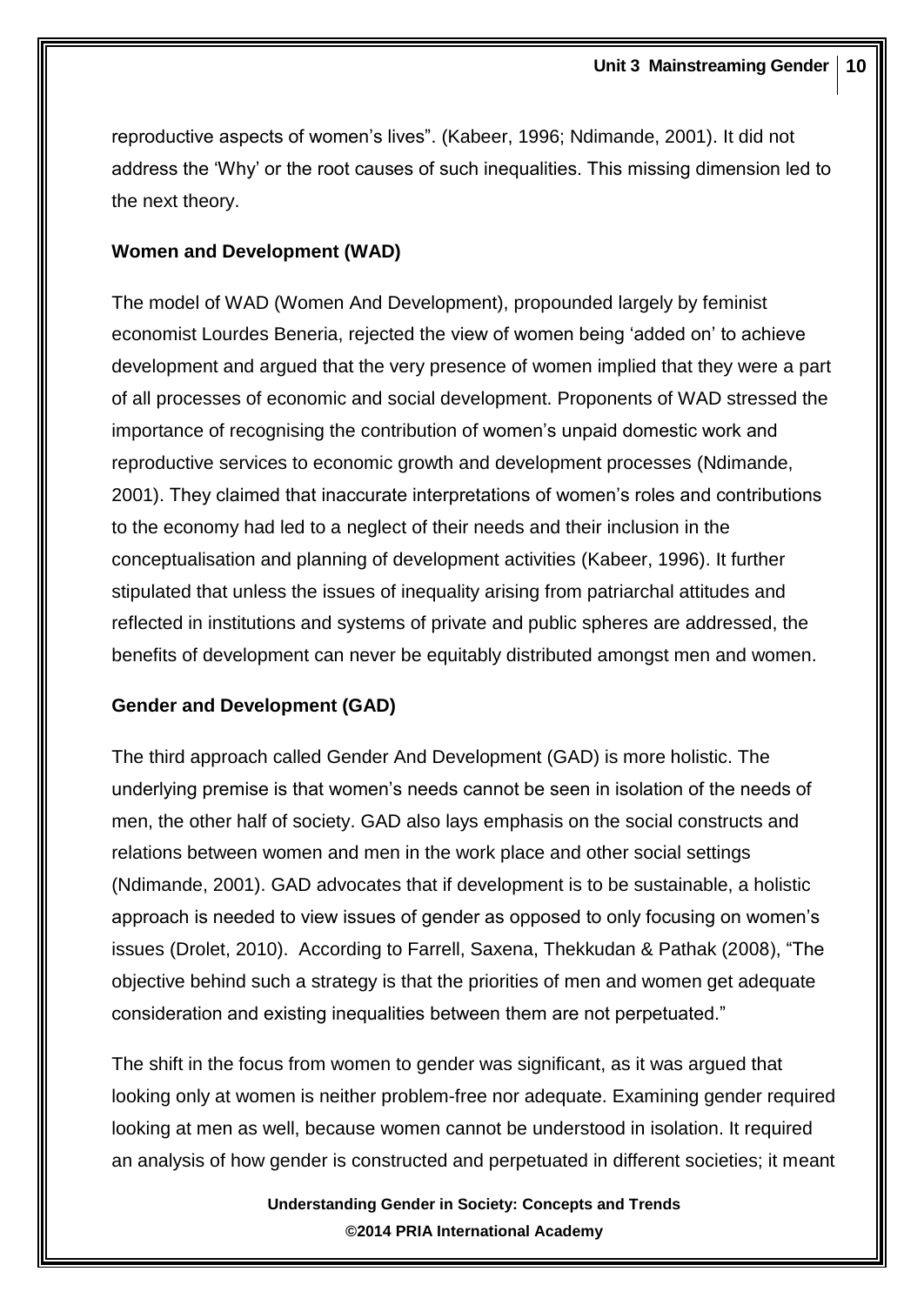looking at gender relations, the gender division of labour and gender hierarchies. And, importantly, it required looking at and addressing power in gender relations.

The United Nations declared 1975 as the International Women's Year and 1975-1985 as the International Women's Decade. The major themes of the Decade were – Equality, Development and Peace. The UN Decade for Women and the international conferences gave impetus to the gender component in development debates.

There were several other approaches that looked at women's inequality and discrimination and sought ways to address them. These included:

#### *The Welfare Approach*

It was assumed that social and economic development in general, would bring about the desired changes for women. Women were seen as passive beneficiaries of development with focus on their reproductive role. It focused on women's reproductive responsibilities as wives, mothers and homemakers, and aimed to relieve suffering and meet women's practical needs within existing gender roles.

#### *The Equity approach*

This approach raised the issues of women's heavy workload, low productivity and low efficiency. The focus of the advocacy in this approach was on policies to be formulated on women's access to services, such as education, health, training, and technology. It emphasised 'improving the condition' of women by questioning the distribution and allocation of resources within the household.

#### *Anti-poverty approach*

This approach was much more focused on practical needs and in particular those related to women's productive role.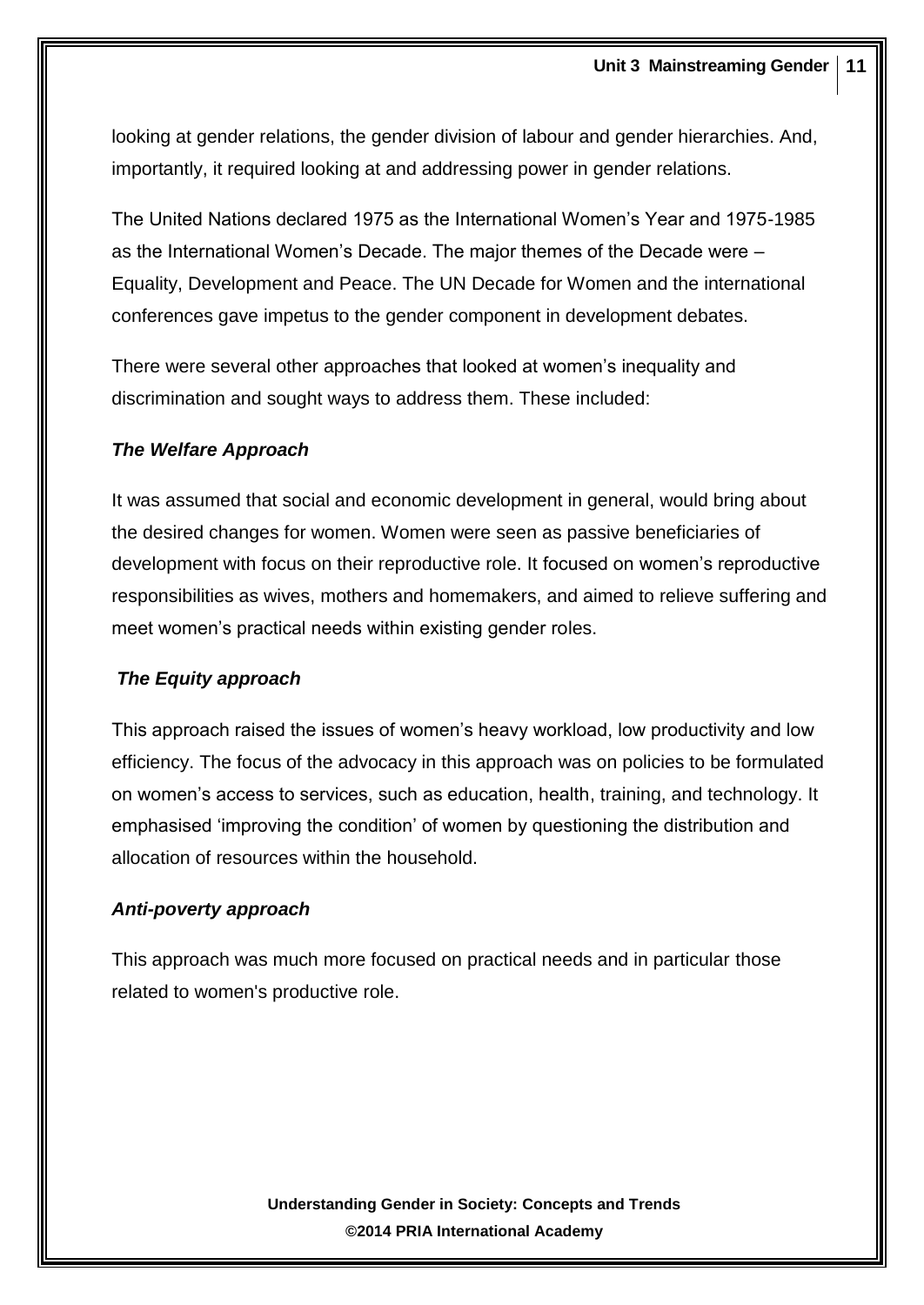#### **NOTE BANK : Practical and Strategic Needs**

*Practical gender needs* are those a woman or man requires in order to fulfill her/his socially determined roles. For instance, in order to feed her family, a woman may identify access to food or fuel as a practical gender need. Women's issues, as traditionally conceptualized, often concern meeting women's practical needs in order to improve their *condition.* Meeting practical gender needs does not require the existing division of labour or women's position relative to that of men to be challenged.

*Strategic gender needs,* on the other hand, are those that require a confrontation with existing social relationships between women and men. This could include changes in anything from property rights to the relative amount of time women and men are expected to spend in childcare. "In order to change women's *position,* we must address the way gender determines power, status, and control over resources"

The practical-strategic/condition-position dualism has been criticized on several grounds. It masks the interaction between the achievement of one set of needs and the other. A woman may, for example, define access to credit as a practical need in order to fulfill her role as household caretaker. But at the same time, achieving such access to credit may imply a shift in traditional gender roles in which activities related to cash are the domain of men. Access to credit may have other strategic/position implications, such as increased status within the household or community, and an increased sense of self-esteem.

This distinction was defined by Molyneux (1985) and elaborated upon by Moser (1989).

(The Mahbub ul Haq Human Development Centre, 2000)

#### *The Efficiency approach*

This approach sought to enhance women's contribution to the development process in order to ensure the efficiency and effectiveness of project interventions. It focused on the practical needs of women in the three primary roles viz., productive, reproductive and community.

#### *The Empowerment Approach*

The objective of this approach was to bring women into the centre stage of development, re-examine existing gender relations and reconstruct the same wherever it was needed. The empowerment approach broadened the scope of development theory by addressing issues hitherto not considered relevant. These included oppressive gender relations, ecological destruction, and the ethics of multinational control over the developing countries and so on.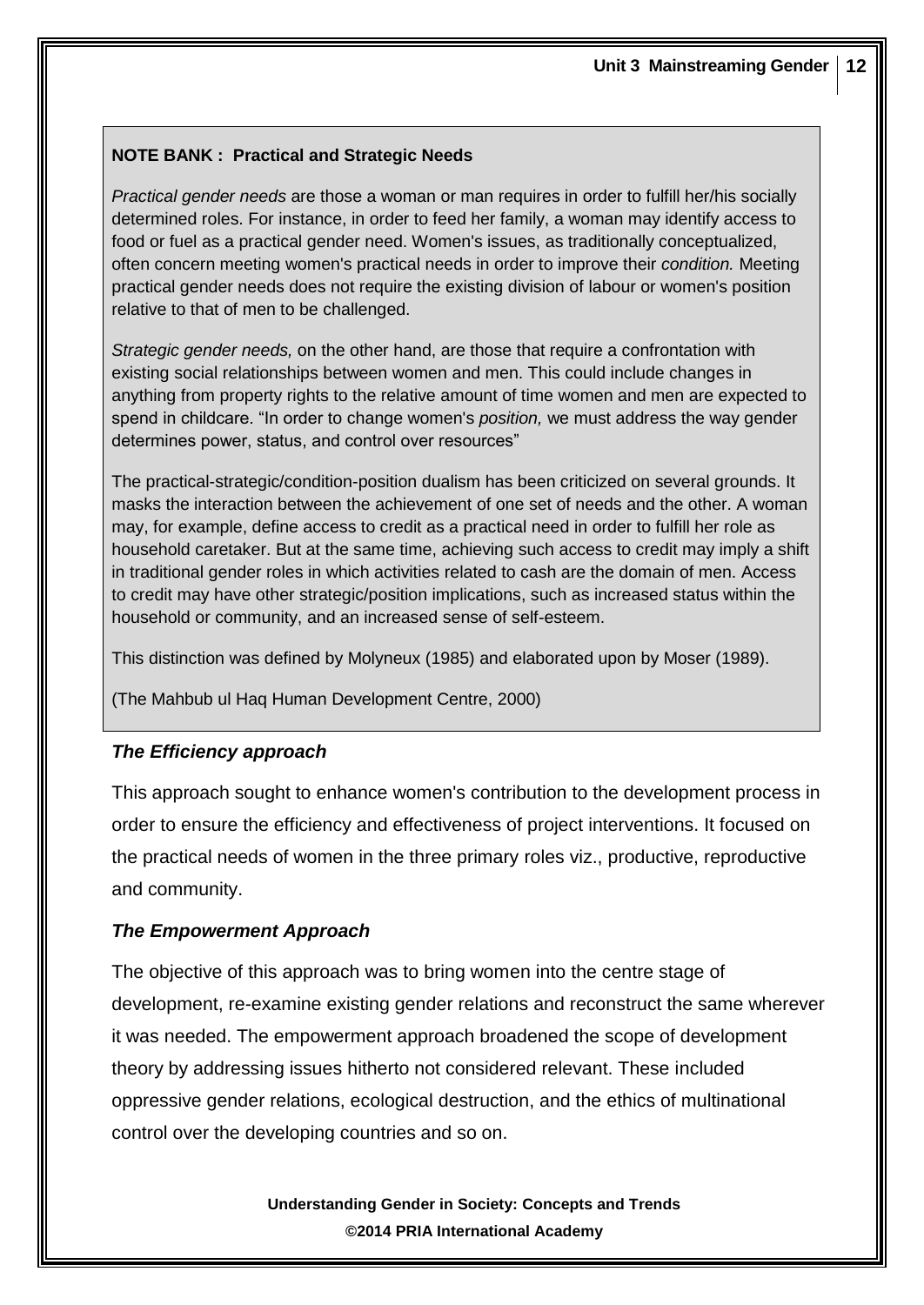## *Rights Based Approach*

This is approach, sets as its main motive the achievement of human rights and the creation of an enabling environment in which human rights' can be enjoyed. It aims towards achieving gender equity in particular as an important step towards achieving the development process. It encompasses the *welfare, anti-poverty, equity* and *empowerment* approaches as facets of the rights of all people

In the Asian context, the forging of links between women's rights and human rights<sup>3</sup> movements has been hindered somewhat by the belief that 'Asian values' - based upon community rights and individual responsibilities - are incompatible with Western notions of individual rights. Further, countries with a strong religious tradition that is integrated into state administration and governance often perceive human rights as a secular ideology antagonistic to religion and cultural traditions (ESCAP, 1994). The Third and Fourth World Conferences on Women in Nairobi and Beijing have helped build consensus on these issues, exemplified in the *Jakarta Declaration for the Advancement of Women in Asia and the Pacific* in 1994.

<sup>&</sup>lt;u>.</u> <sup>3</sup> *Human Rights are those rights that every human being possesses and is entitled to by virtue of being human irrespective of citizenship, nationality, race, ethnicity, language, sex, sexuality or abilities. They are the birth right of all human beings based on the fundamental principle that all persons possess an inherent human dignity It is a powerful tool for promoting social justice and dignity of all people*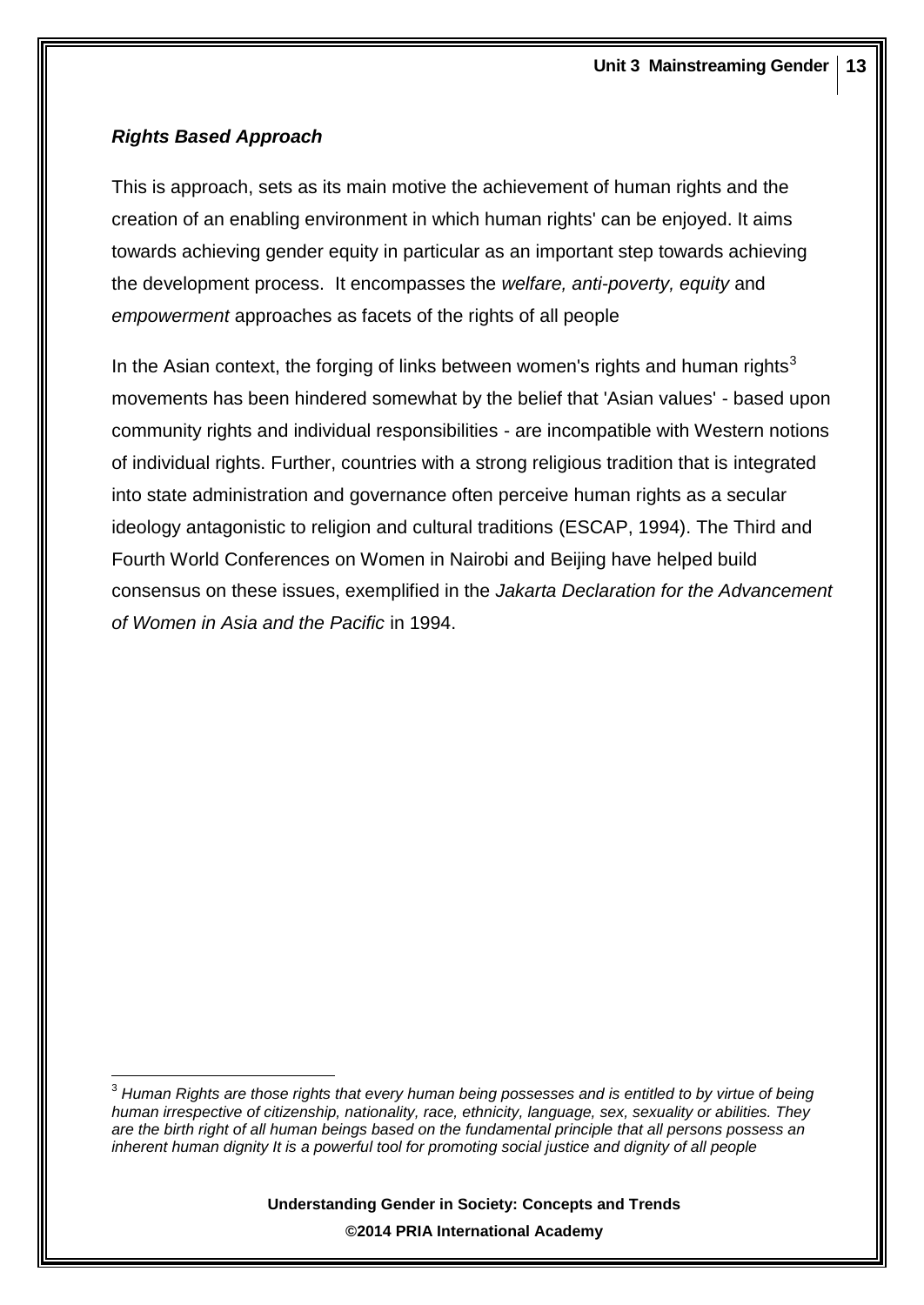## **3.2 Gender Analysis**

## **3.2.1 What is gender analysis?**

Gender Analysis is the methodology for collecting and processing information about gender. It refers to the variety of approaches, and methods used to assess and understand the differences in the lives of women and men, girls and boys and the relationships between and amongst them including: their access to resources and opportunities, their activities, and the constraints they face relative to each other.

#### **NOTE BANK:**

- Some common elements in gender based differences to keep in mind while doing gender analysis:
- Differences in tasks and activities and often, physical spaces occupied and social networks
- Differences in norms of appropriate behaviour and in social expectations: e.g. in terms of dress, games played, interests, emotional responses and skills and competencies
- Differences in access and control over resources
- Differences in power and decision-making
- Gender-based differences in access to and control over resources, in power and decision-making, and in roles and responsibilities, have implications for women's and men's health status.

It is conducted through a variety of tools and frameworks developed in response to specific development questions and problems. It provides disaggregated data by sex, to inform understanding of the social construction of gender roles, and how labour is divided and valued. It is the process of analysing information in order to ensure development benefits; to ensure that resources are effectively and equitably targeted to both women and men, and to successfully anticipate and avoid any negative impacts development may have on gender relations.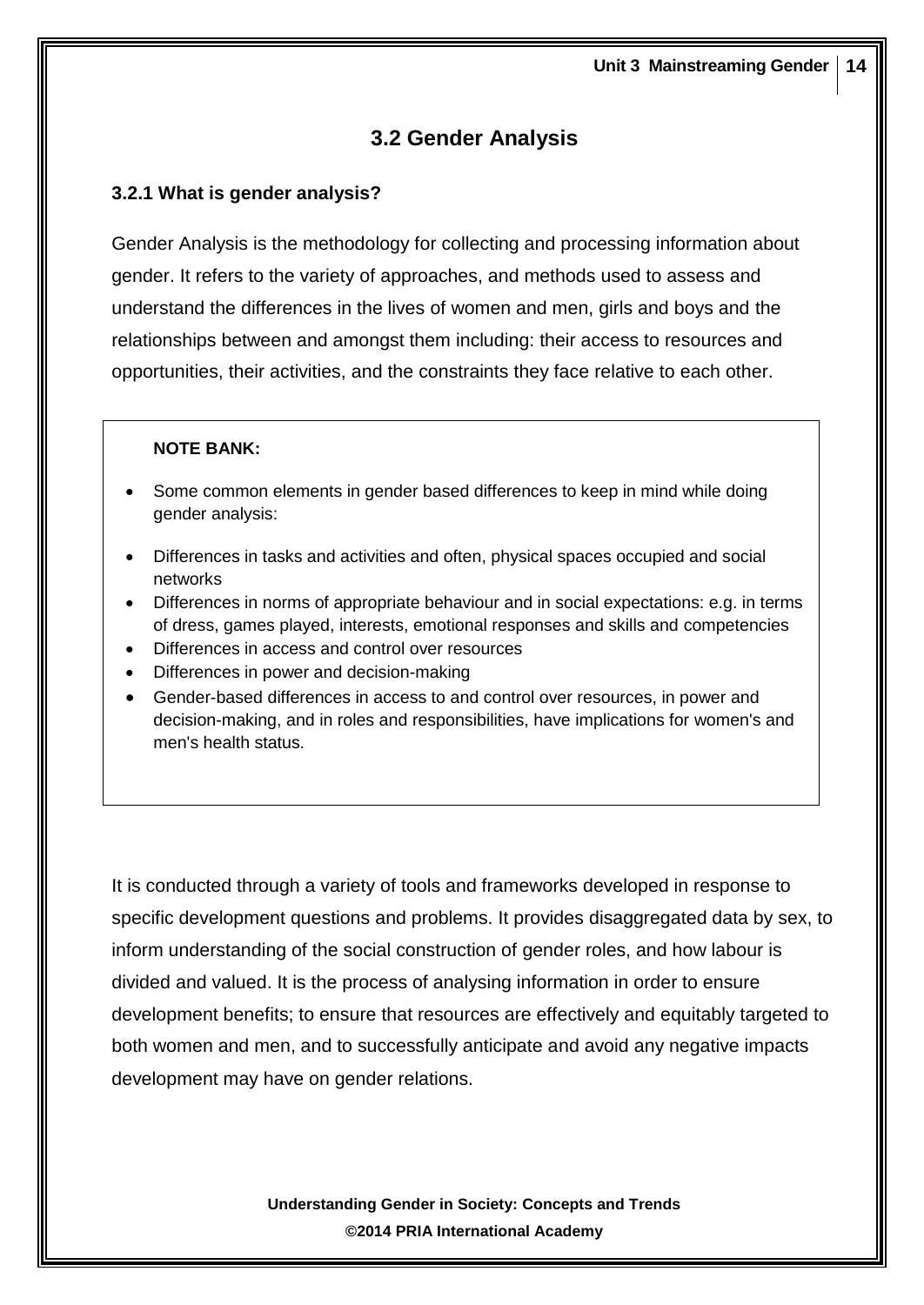Gender analysis makes visible:

- The different needs, priorities, capacities, experiences, interests, and views of women, men, girls and boys;
- Who has access to and/or control of resources, opportunities and power;
- Who does what, why, and when;
- Who is likely to benefit and/or lose from new initiatives;
- Gender differences in social relations;
- The different patterns and levels of involvement that women, men, girls and boys have in economic, political, social, and legal structures;
- Women's and men's lives are not all the same and often vary depending on factors other than their sex, such as age, ethnicity, race and economic status; and
- Assumptions based on our own realities, sex, and gender roles. (NZAID, 2006)

#### **3.2.2 Steps for gender analysis**

Gender analysis involves diagnosis at two levels: i) Analysis of gender roles and ii) Access to and control over resources. It involves the following key components based on the premise that development interventions often impact on women and men differently:

#### *1. Gender roles and norms*

Although, the kind of work that men and women both perform varies between cultures, communities and time, we see a pattern where women's work is given less value. The type of work that women and men do and how that work is valued is largely determined by how society organises gender roles. Gender analysis includes understanding the division of labour and its implications for equity.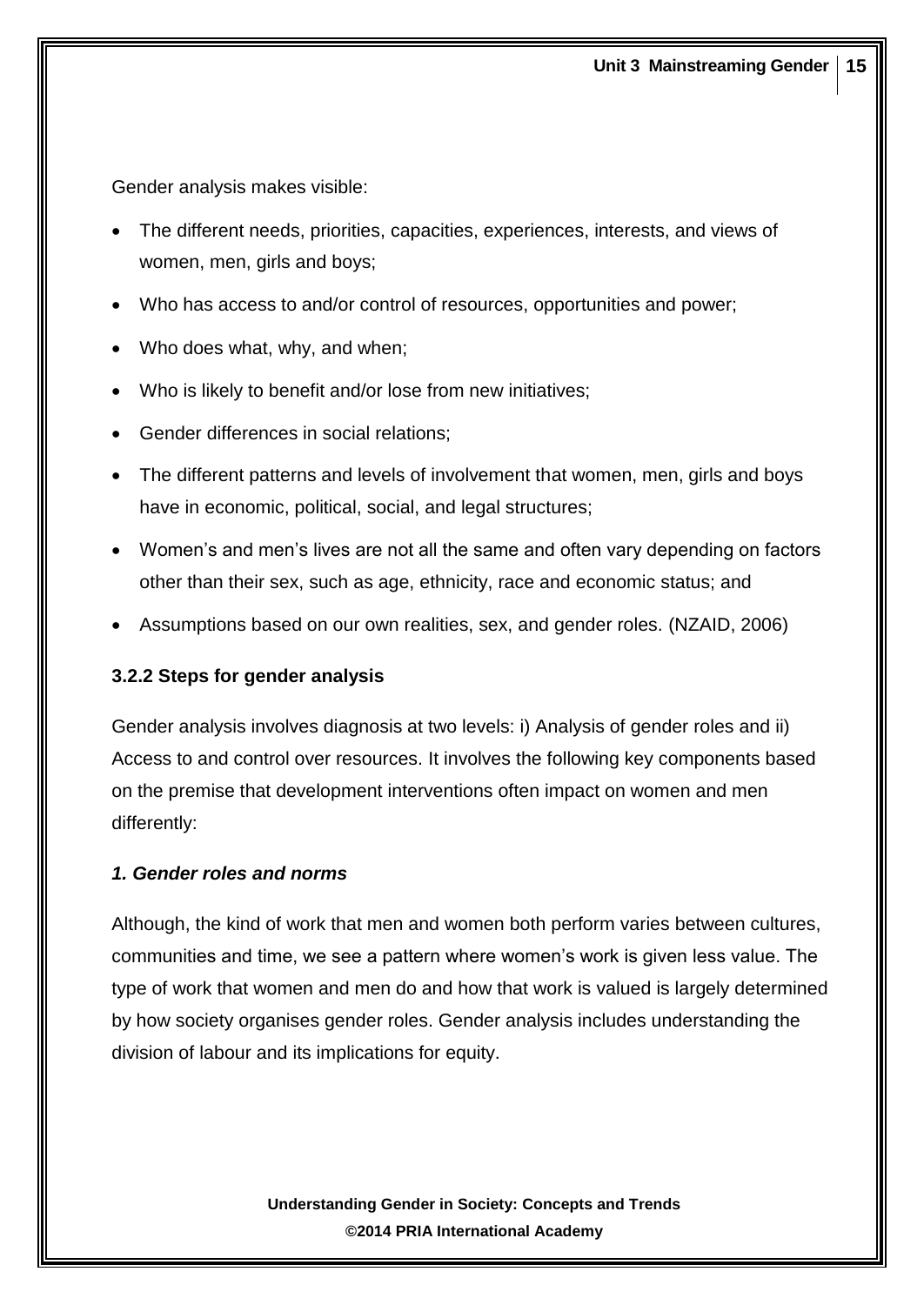### *2. The gender-based division of labour*

Men and women are socialised from early childhood to conform to masculine and feminine roles and norms. They have to dress differently, play different kinds of games, be interested in different issues and subjects and have different emotional responses to situations. There is a tacit perception that what males do is better and more valuable than what females do.

This has already been discussed in the first Unit.

#### *3. Access to and control over resources*

Women and men have unequal access to and control over resources. Gender-based inequalities in relation to access to and control over resources exist within social

classes, races or castes. However, women and men of different races, classes and castes may be differently unequal. For example, women from one social class could have more power than men from a lower social class; or women might have access to health services, but no control over what services are available and when.



#### *4. Power and decision-making*

Having greater access to and control over resources makes men more powerful than women in any social group. This may be the power of physical force, of knowledge and skills, of wealth and income, or the power to make decisions because they are in a position of authority. Male power and control over resources and decisions are institutionalised through the laws and policies of the state, and through the rules and regulations of formal social institutions.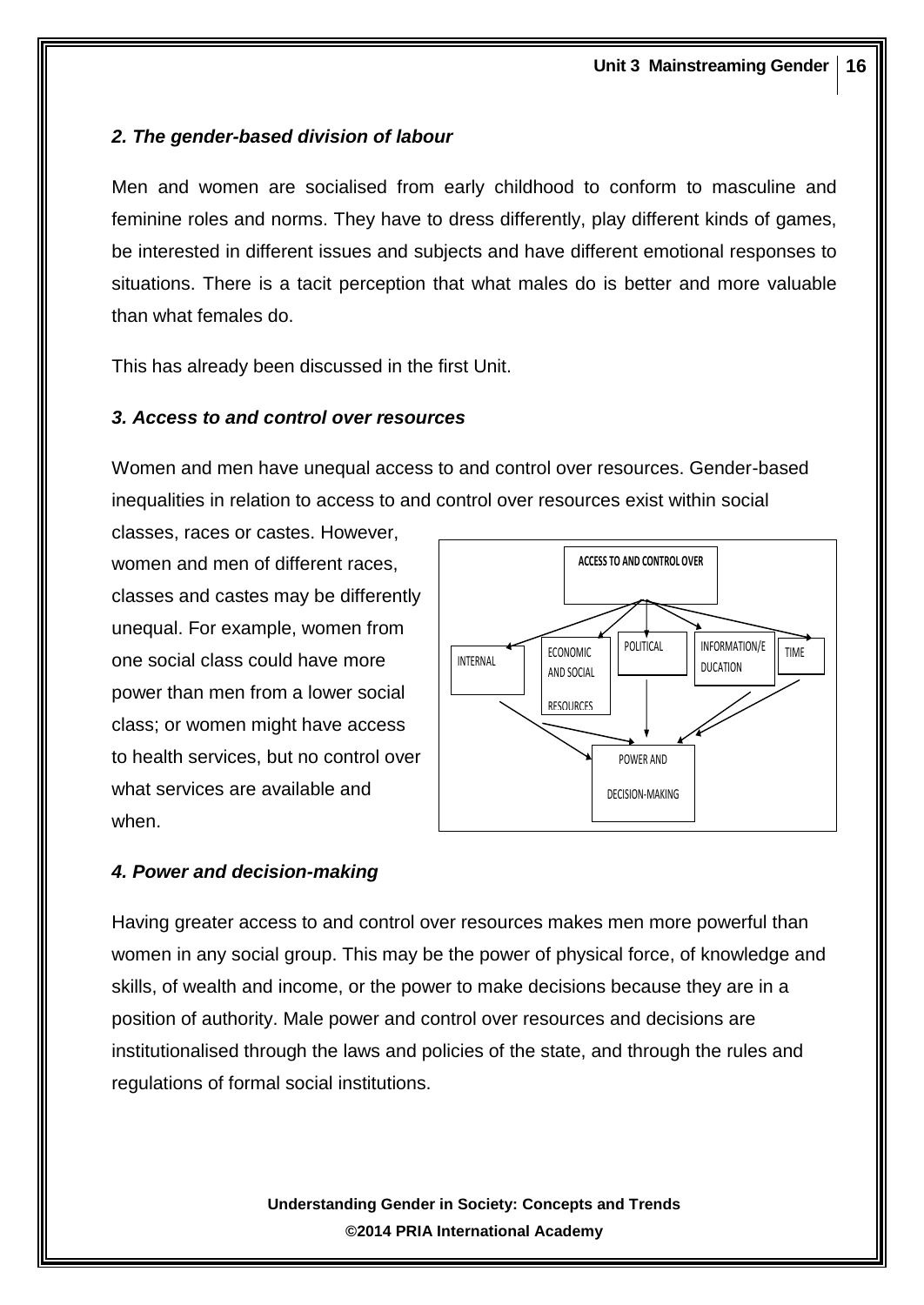#### **Steps for gender analysis include:**

1. Collecting sex disaggregated household, workplace and community data/information relevant to the program/project for each area.

2. Assessing how the gender division of labour and patterns of decision-making affects the program/project, and how the program/project affects the gender division of labour and decision making.

3. Assessing who has access to and control over resources, assets and benefits, including program/project benefits.

4. Understanding women's/girls' and men's/boys' different needs, priorities and strengths.

5. Understanding the complexity of gender relations in the context of social relations, and how this constrains or provides opportunities for addressing gender inequality.

6. Assessing the barriers and constraints to women and men participating and benefiting equally from the programme/project.

7. Developing strategies to address barriers and constraints, including these strategies in program/project design and implementation, and ensuring that they are adequately resourced.

8. Assessing counterpart/partner capacity for gender sensitive planning, implementation and monitoring, and developing strategies to strengthen capacity.

9. Assessing the potential of the program/project to empower women, address strategic gender interests and transform gender relations.

10. Developing gender-sensitive indicators to monitor participation, benefits, the effectiveness of gender equality strategies, and changes in gender relations.

11. Applying the above information and analysis throughout the program and project cycle. (NZAID, 2006)

**When do you use Gender Analysis?**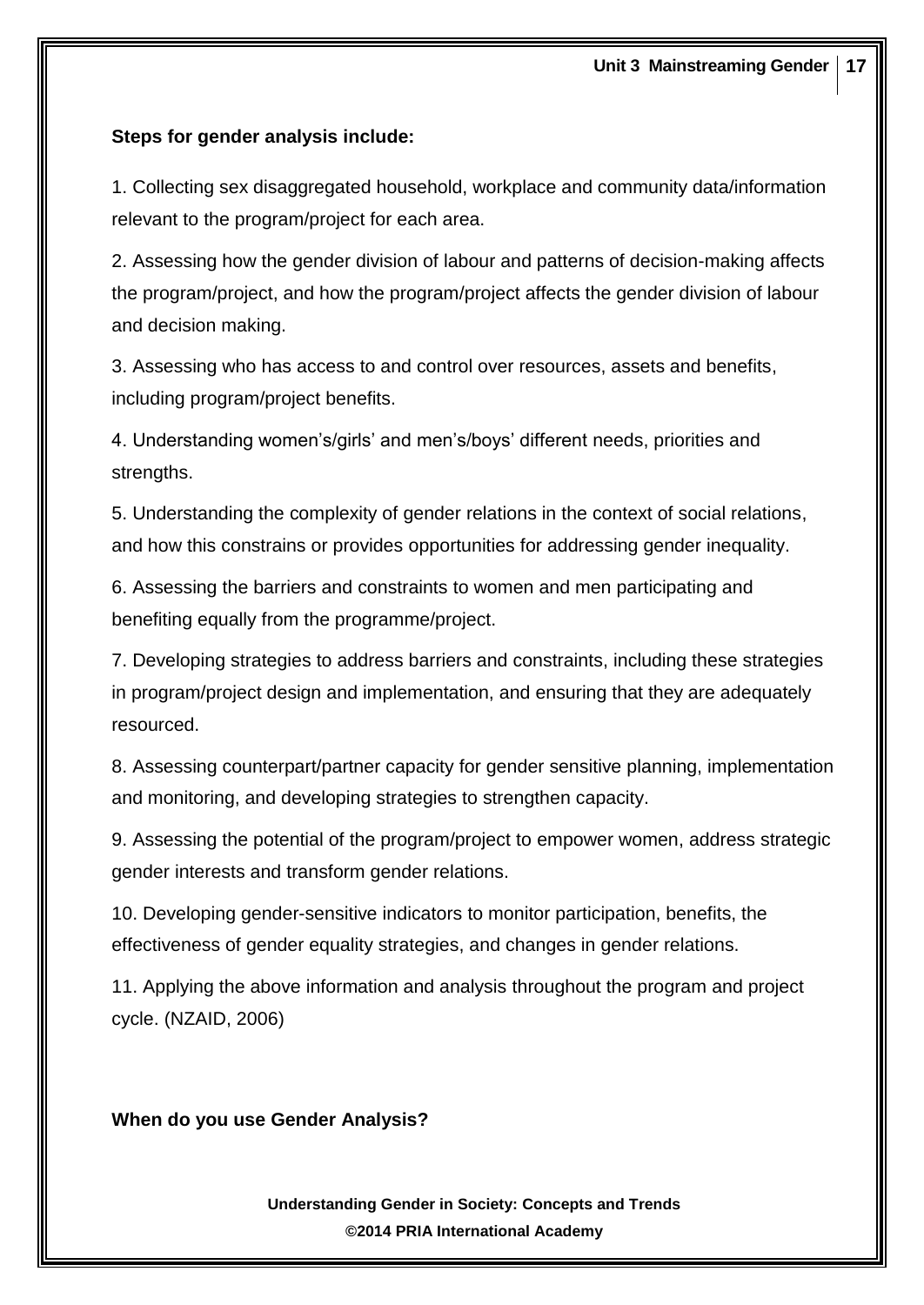Gender analysis is best applied at the earliest possible stage of a programme or activity to inform and shape the identification, design and planning of the most appropriate intervention. Gender analysis provides information and data on the differential impact of a specific programme or activity on females and males and on gender relations. Thus gender analysis is vital throughout the entire development process. The analytical findings and recommendations should be integrated at each stage of programme and activity planning, implementation, monitoring and evaluation.

Examining the assumptions underpinning programmes and activities and the interrelationship between social and economic factors can ensure that neither women nor men are disadvantaged. Gender analysis also can increase the likelihood that both women's and men's needs are addressed and that priority action areas for promoting equality between women and men are identified. Gender analysis enhances both the sustainability and effectiveness of development programmes and activities and can enable agency-wide reporting on the achievement of gender equality outcomes. (NZAID, 2006)

#### **Gender Analysis Frameworks**

Gender analysis is conducted through a variety of tools and frameworks. It is important to note that these tools were developed in response to specific development questions and problems, and require adaptation if they are to be used in any other circumstance. Gender analysis does not take place independently of the full complexity of the development process, and one model cannot be superimposed on all situations. Therefore, the principal competence required of the gender facilitators would be sufficient knowledge of these tools so as to select and adapt the most relevant. Some of the most commonly used tools of gender analysis/frameworks have been briefly discussed below: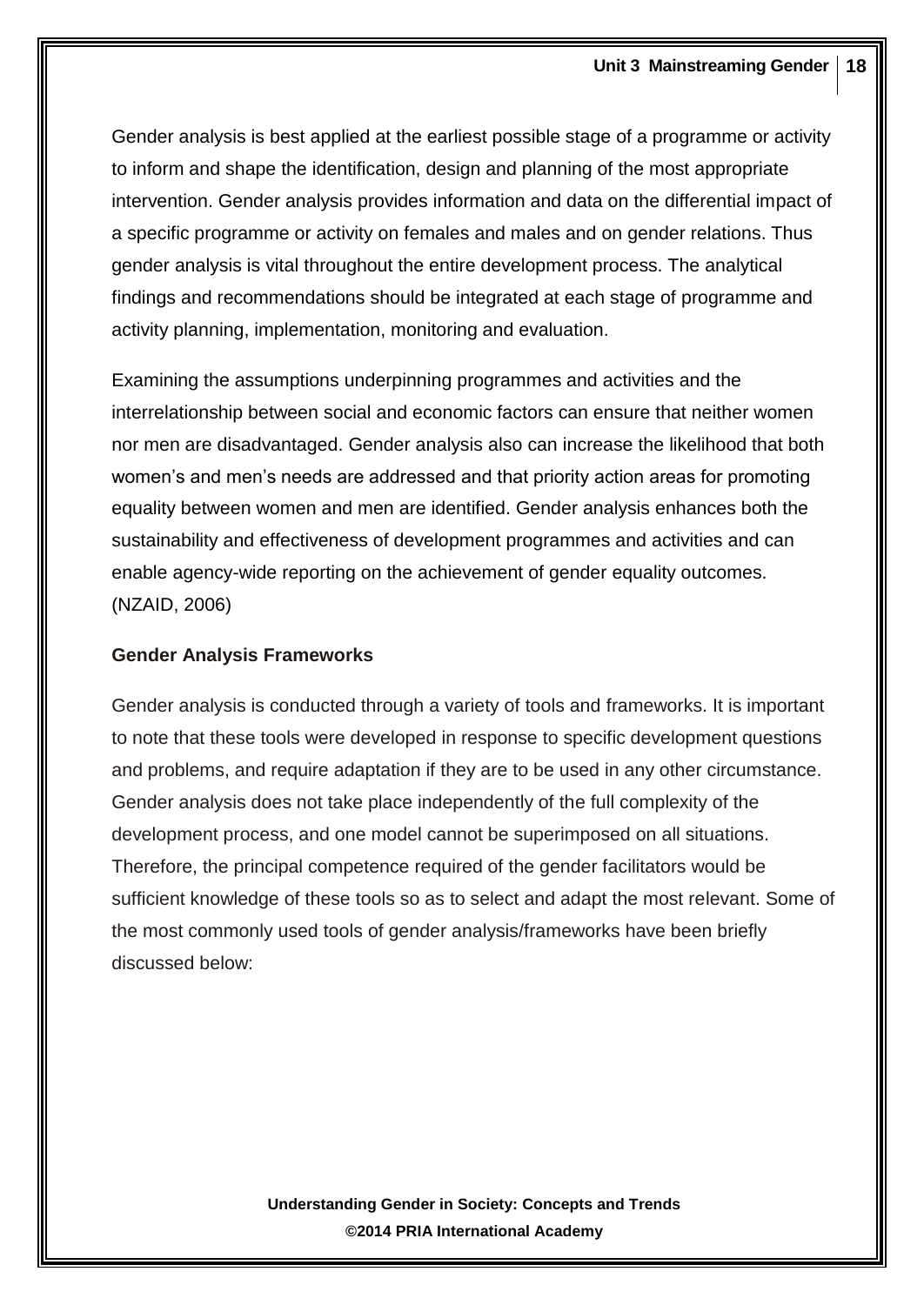|                | Gender<br><b>Analysis</b><br><b>Tools</b>  | <b>Gender Analysis</b><br><b>Framework</b>                                                                                                                                                                                           | <b>Uses</b>                                                                                                                                                                                                                                                                                                                                                                                                                                                                      | <b>Limitations</b>                                                                                                                                                                                                                                                                                                                      |
|----------------|--------------------------------------------|--------------------------------------------------------------------------------------------------------------------------------------------------------------------------------------------------------------------------------------|----------------------------------------------------------------------------------------------------------------------------------------------------------------------------------------------------------------------------------------------------------------------------------------------------------------------------------------------------------------------------------------------------------------------------------------------------------------------------------|-----------------------------------------------------------------------------------------------------------------------------------------------------------------------------------------------------------------------------------------------------------------------------------------------------------------------------------------|
| 1              | Harvard<br>Analytical                      | Sexual division of<br>labour and difference<br>between productive<br>and socially<br>reproductive work<br>more appropriately<br>used in agricultural<br>setting                                                                      | A gender neutral<br>$\bullet$<br>entry point for<br>discussions on<br>gender issues.<br>Useful for<br>$\bullet$<br>projects that are<br>agricultural or<br>rural based.<br>Information on<br>$\bullet$<br>gender based<br>division of labour<br>helps in making<br>women's work<br>visible.<br><b>Makes</b><br>$\bullet$<br>distinction<br>between access<br>and control over<br>resources.<br>Can be adapted<br>in combination<br>with other<br>frameworks for<br>best results. | Has efficiency<br>$\bullet$<br>perspective. It<br>does not<br>address<br>unequal gender<br>relations<br>Focuses on<br>$\bullet$<br>material<br>resources than<br>on social<br>relationships<br>Analysis can be<br>$\bullet$<br>carries in a<br>non-<br>participative<br>manner without<br>involving men<br>and women in a<br>community. |
| $\overline{2}$ | Moser's<br>Gender<br>Planning<br>Framework | The division of labour<br>between men and<br>women as productive,<br>reproductive and<br>community<br>management roles<br>also in urban setting<br>including the practical<br>and strategic needs of<br>women in gender<br>planning. | Has a wide<br>$\bullet$<br>appeal used by<br>both CSOs and<br>Governments<br>Challenges<br>$\bullet$<br>unequal gender<br>relations and<br>supports<br>empowerment of<br>women.<br><b>Practical and</b>                                                                                                                                                                                                                                                                          | Ignores<br>interrelatedness<br>of activities of<br>women and<br>men.<br>Concept of<br>$\bullet$<br>community role<br>is debated.<br>Other forms of<br>$\bullet$<br>inequalities<br>such as race                                                                                                                                         |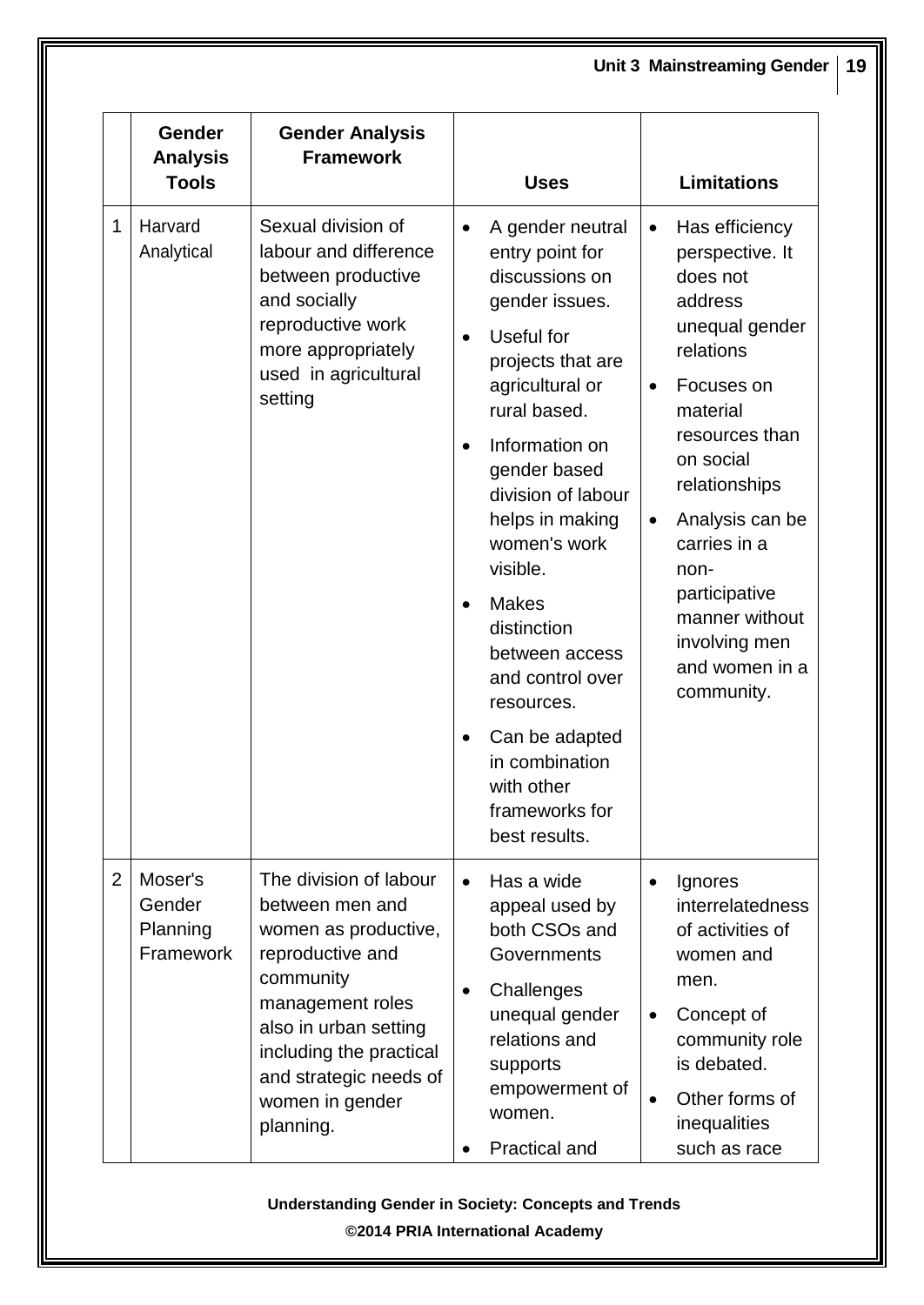|   |                                                         |                                                                                       | $\bullet$<br>$\bullet$ | strategies needs<br>concepts help<br>evaluate the<br>impacts of<br>development<br>interventions on<br>gender relations.<br>Triple role<br>concept useful in<br>revealing the<br>wide range of<br>work that women<br>engage in.<br>Alerts the<br>planners to the<br>interrelationship<br>between<br>productive,<br>reproductive and<br>community roles. | $\bullet$<br>$\bullet$ | and class not<br>debated.<br>Does not<br>include<br>continuum of<br>practical and<br>strategic needs.<br>Does not<br>consider<br>strategic needs<br>of men.                                                           |
|---|---------------------------------------------------------|---------------------------------------------------------------------------------------|------------------------|--------------------------------------------------------------------------------------------------------------------------------------------------------------------------------------------------------------------------------------------------------------------------------------------------------------------------------------------------------|------------------------|-----------------------------------------------------------------------------------------------------------------------------------------------------------------------------------------------------------------------|
| 3 | Caren<br>Levy's<br>"Web of<br>Institutionali<br>zation" | Gender<br>mainstreaming in<br>institution with a focus<br>on organizational<br>change | $\bullet$<br>$\bullet$ | Looks at the<br>extent gender<br>institutionalizatio<br>ns within<br>organizations or<br>institutions<br>Gender relations<br>are perceived as<br>interwoven with<br>other power<br>relations of<br>class, ethnicity,<br>religion, age in<br>different<br>contexts.<br>Can be used as<br>both diagnostic<br>and operational<br>tool.                    | $\bullet$              | There are<br>chances of<br>equating the<br>acceptance of<br>gender<br>perspective<br>with the<br>abolition of old<br>women in<br>development<br>structures<br>rather their<br>transformation,<br>undermining<br>women |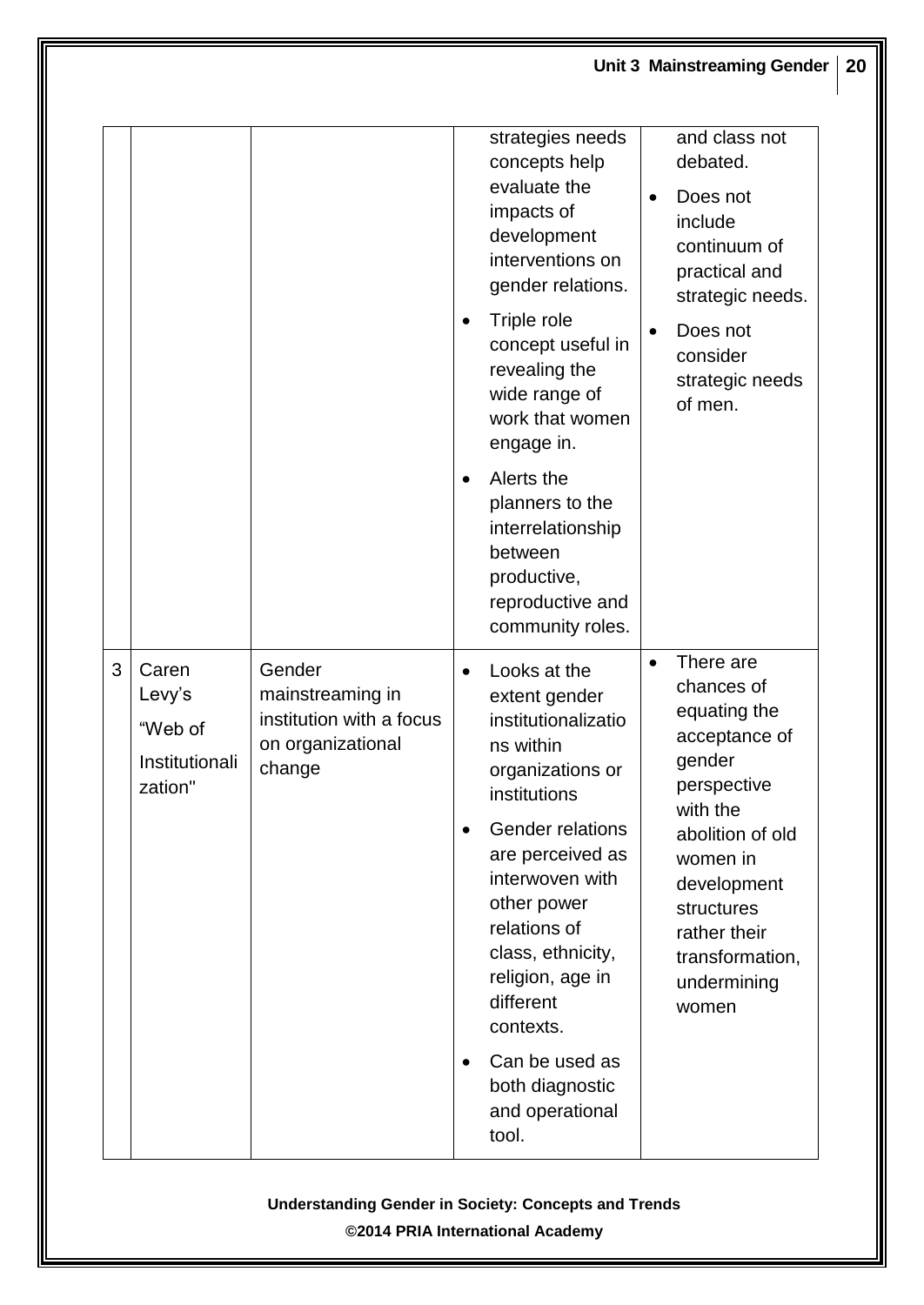| $\overline{4}$ | Gender<br>Analysis<br><b>Matrix</b><br>framework<br>(GAM)                             | Gender differentials is<br>in the impact of<br>projects at the<br>community level                      | Simple,<br>A good<br>$\bullet$<br>$\bullet$<br>facilitator is<br>systematic and<br>uses familiar<br>necessary<br>concepts<br>Analysis must<br>$\bullet$<br>be repeated in<br>Encourages<br>order to capture<br>bottom-up<br>analysis through<br>changes over<br>community<br>time.<br>participation<br>Does not<br>$\bullet$<br>Includes men as<br>include either<br>$\bullet$<br>a category and<br>macro or<br>therefore can be<br>institutional<br>used in<br>analysis<br>interventions that<br>target men.                                                                                                                                         |  |
|----------------|---------------------------------------------------------------------------------------|--------------------------------------------------------------------------------------------------------|-------------------------------------------------------------------------------------------------------------------------------------------------------------------------------------------------------------------------------------------------------------------------------------------------------------------------------------------------------------------------------------------------------------------------------------------------------------------------------------------------------------------------------------------------------------------------------------------------------------------------------------------------------|--|
| 5              | Sara<br>Longwe's<br>Women's<br><b>Equality</b><br>and<br>Empowerm<br>ent<br>Framework | Assessment of<br>contributions of<br>interventions in all<br>sectors to the<br>empowerment of<br>women | Framework can<br>Framework<br>$\bullet$<br>$\bullet$<br>be used for<br>does not take<br>planning,<br>into account a<br>monitoring and<br>number of<br>evaluation and<br>aspects such<br>as time, rights,<br>training<br>claims and<br>Encourages<br>responsibilities<br>users to<br>that exist<br>understand<br>between men<br>empowerment<br>and women.<br>Shares common<br>Women may be<br>$\bullet$<br>ground with the<br>seen as a<br>Moser<br>homogeneous<br>framework's<br>group<br>concept on<br>practical and<br>strategic needs<br>but moves<br>beyond the<br>notion of<br>separate needs<br>showing that<br>development<br>intervention can |  |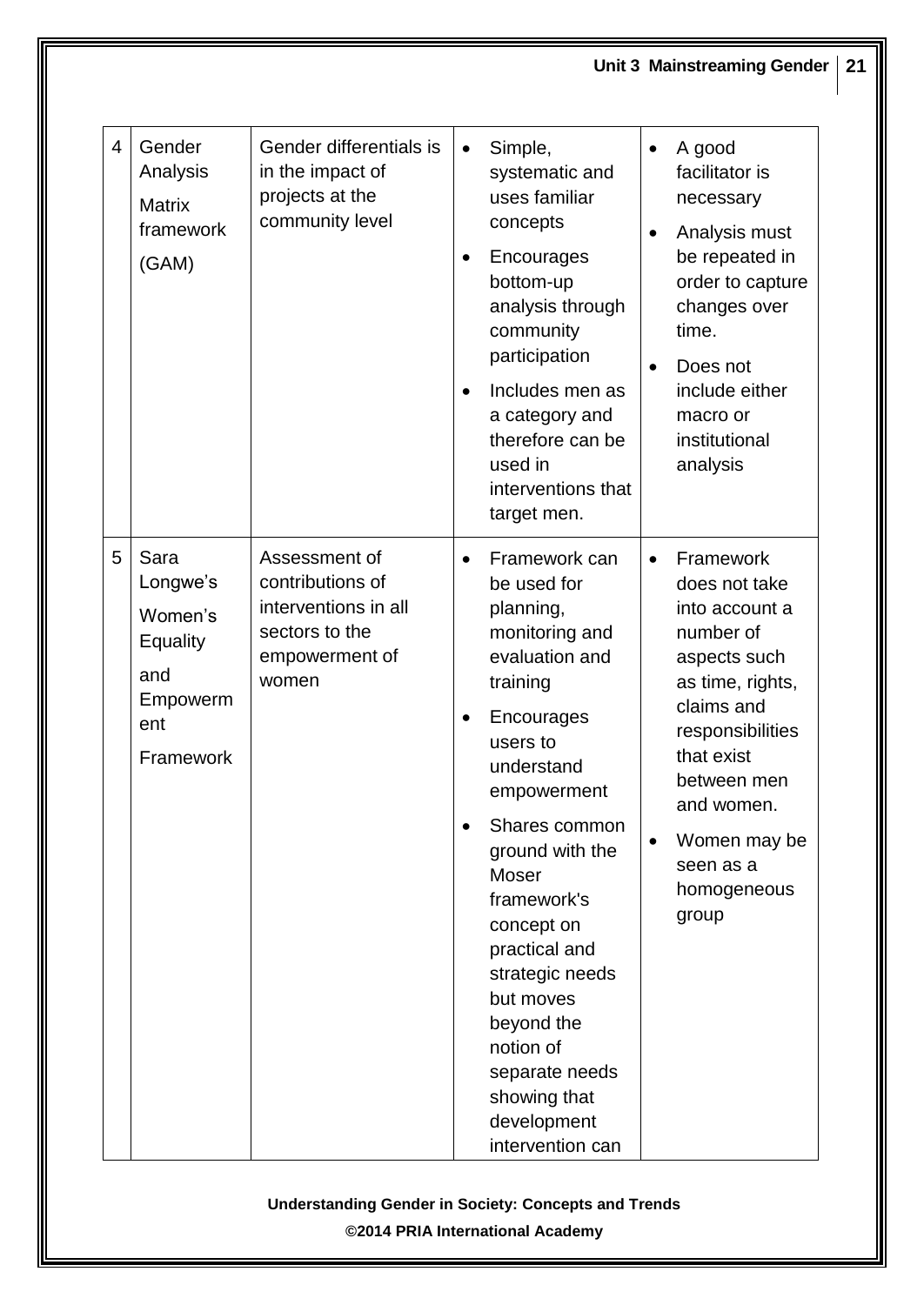|   |                                                              |                                                                                                           |                        | contain both.                                                                                                                                                                                                                                                                                                           |                        |                                                                                                                                                                                                                                                                      |
|---|--------------------------------------------------------------|-----------------------------------------------------------------------------------------------------------|------------------------|-------------------------------------------------------------------------------------------------------------------------------------------------------------------------------------------------------------------------------------------------------------------------------------------------------------------------|------------------------|----------------------------------------------------------------------------------------------------------------------------------------------------------------------------------------------------------------------------------------------------------------------|
| 6 | Social<br><b>Relations</b><br>Approach<br>(SRA)<br>Framework | Sustainable<br>development<br>Including dimensions<br>of<br>Social well-being and<br>institutional change | $\bullet$<br>$\bullet$ | Used for project<br>planning and<br>development<br>Presents a<br>broader picture<br>of poverty.<br>Emphasis on<br>gender relations<br>Focus on<br>institutions,<br>understand<br>interrelations of<br>institutions and<br>ways these<br>institutions bring<br>about change<br>Framework is<br>not static but<br>dynamic | $\bullet$<br>$\bullet$ | The analysis<br>can convey a<br>large institution<br>where change<br>can be<br>difficult<br>Can overlook<br>people's<br>potential for<br>change<br>Possibility of<br>getting<br>Women<br>subsumed<br>into individual<br>categories such<br>as<br>Class and<br>sector |
|   | (UNDP, 2005)                                                 |                                                                                                           |                        |                                                                                                                                                                                                                                                                                                                         |                        |                                                                                                                                                                                                                                                                      |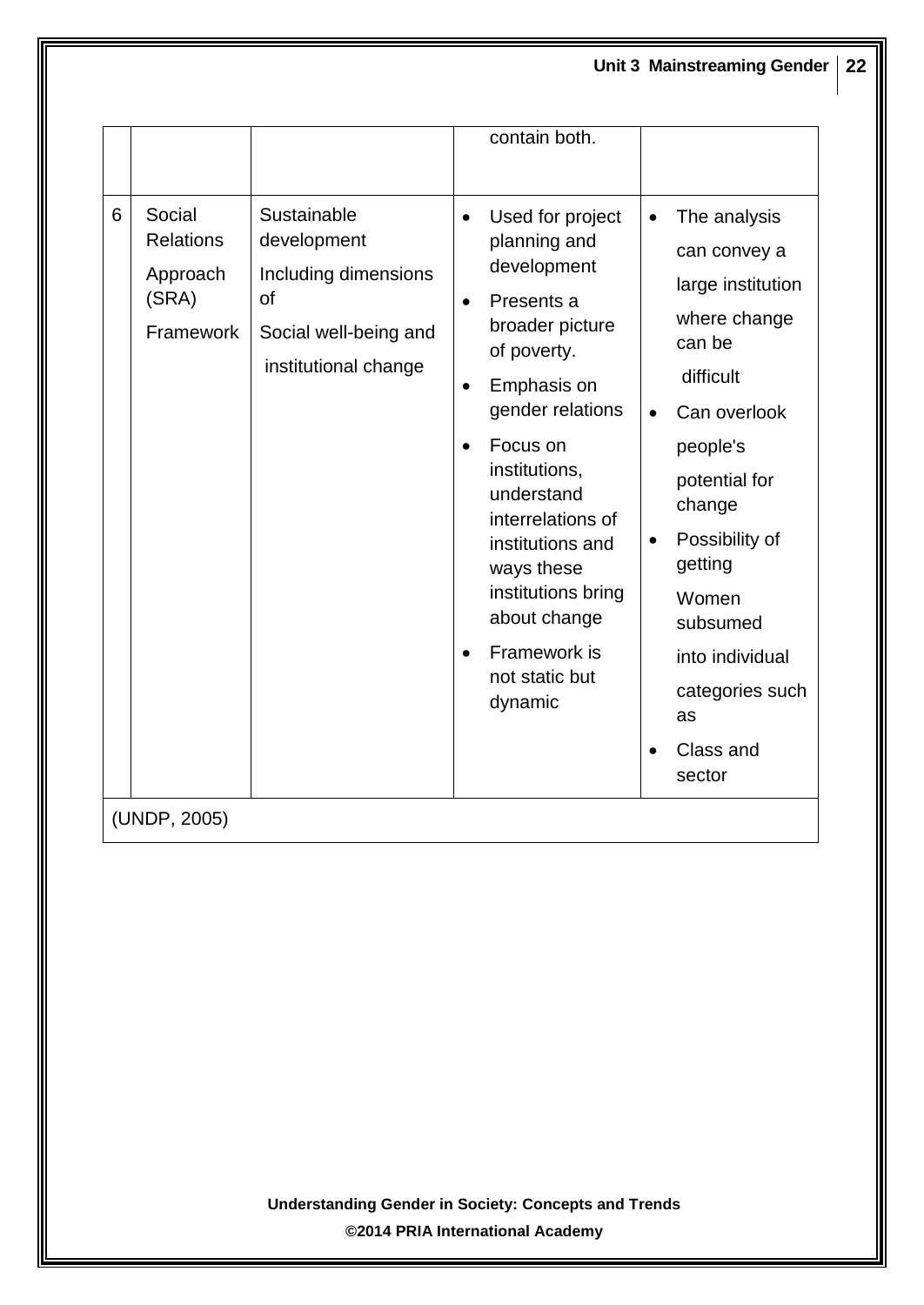## **3.3 Mainstreaming Gender**

#### **3.3.1 What is gender mainstreaming?**

In all societies, men and women assume different responsibilities, play different roles as well as have different levels of influence in decision-making processes. As a result, they face different kinds of constraints, have different priorities and these differences can contribute to the development process in different yet meaningful ways.

#### **THINK TANK**

List of policies

In the table below, each column represents a different policy approach to gender. Under the table, you have a list of different policies. Read list of institutional policies given below and decide where each policy fits in the table and fill in its number under the appropriate column.

Different policy approaches to gender

| Gender unequal | Gender Blind | Gender aware |  |  |
|----------------|--------------|--------------|--|--|
|                |              |              |  |  |
|                |              |              |  |  |
|                |              |              |  |  |

- 1. The government introduces a new social insurance schemes for all workers employed in the formal sector.
- 2. Maternal health policy: trains midwives to improve their clinical skills to prevent maternal morbidity and mortality
- 3. Water supply policy: establishes a mechanism to provide taps close to villages so that women will not have to walk as far to fetch water
- 4. Human resource policy: includes provision for child care facility at the workplace
- 5. Land policy: removes restrictions on women's right to inherit land
- 6. Occupational health policy: protects women and men from working in places which are hazardous to their reproductive health
- 7. Senior management recruitment policy in a department of health: requires all managers to have a PhD
- 8. Community-based AIDS care programme: says that health care system cannot take responsibility for caring for people with AIDS so that home-based care must be instituted
- 9. Information, Education and Communication policy: establishes messages and methods to advocate to women and men about mutual respect and equal rights in sexual decision-making as a means of promoting safer sex practices.
- 10. Tokens are issued for claiming relief after a disaster to male heads of households.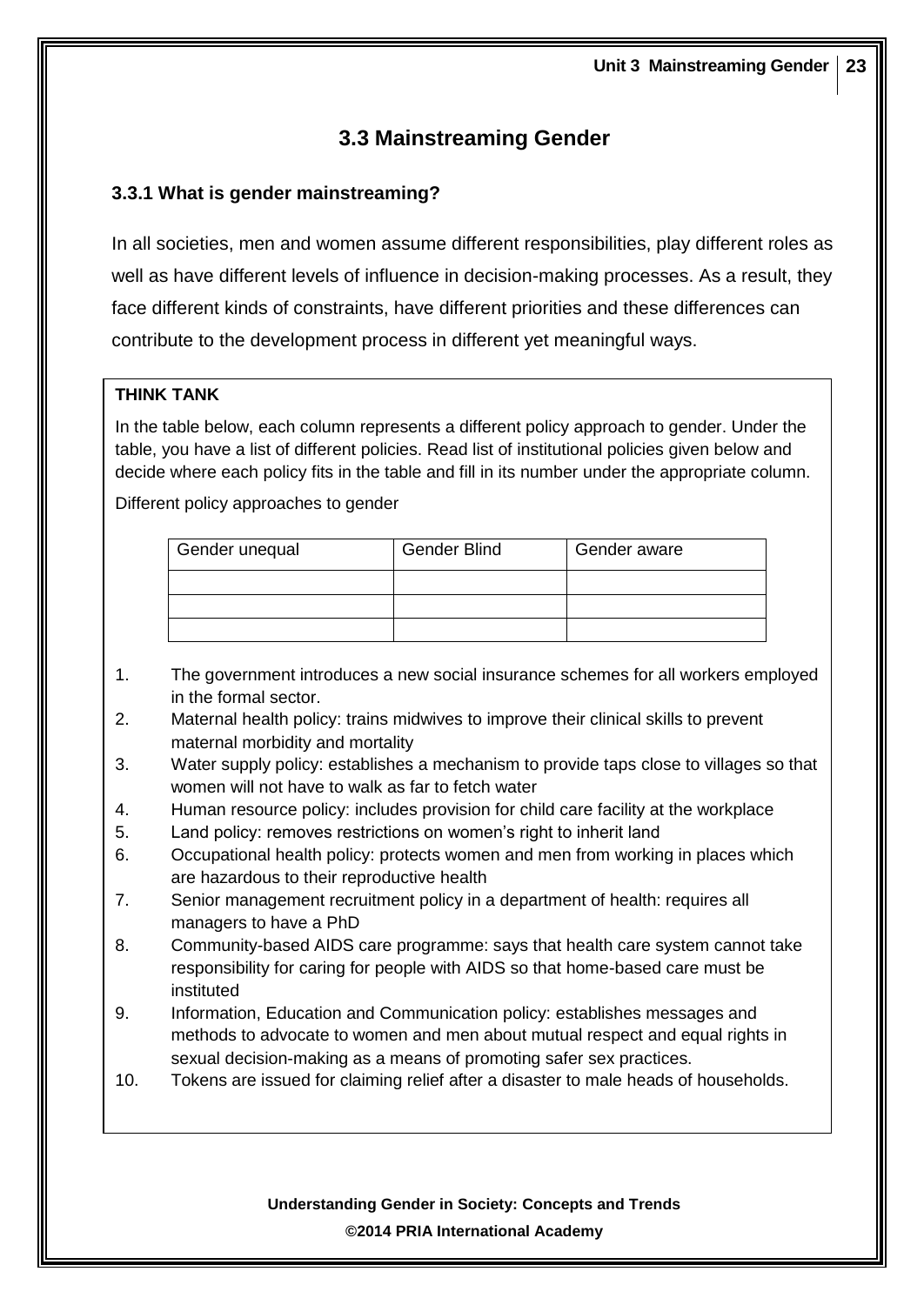Mainstreaming embraces two different but related aspects:

- Mainstreaming women and their specific concerns and issues; and
- Mainstreaming gender as a means of identifying the different interests, needs and effects of policies, programmes etc. on men and women.

Policies, programmes and systems need to be established to ensure mainstreaming of women's perspectives in all developmental processes, as catalysts, participants and recipients. Wherever there are gaps in policies and programmes, women specific interventions have to be undertaken to bridge these. Coordinating and monitoring mechanisms can assess from time to time the progress of such mainstreaming mechanisms. Development interventions that do not take into account the differences between men and women very often fail to meet the development goals.

The equitable distribution of power and decision-making at all levels is dependent on Governments and other actors undertaking statistical gender analysis and mainstreaming a gender perspective in policy development and the implementation of programmes.

In addressing the inequality between men and women in the sharing of power and decision-making at all levels, Governments and other actors should promote an active and visible policy of mainstreaming a gender perspective in all policies and programmes so that before decisions are taken, an analysis is made of the effects on men and women, respectively.

Mainstreaming is not an end in itself but a strategy, an approach and a means to achieve the goal of gender equality. Mainstreaming is not about adding on a 'women's component', or even a 'gender equality component', to an existing activity. Mainstreaming involves ensuring that gender perspectives and attention to the goal of gender equality are central to all activities - policy development, research, advocacy/ dialogue, legislation, resource allocation, and planning, implementation and monitoring of programmes and projects.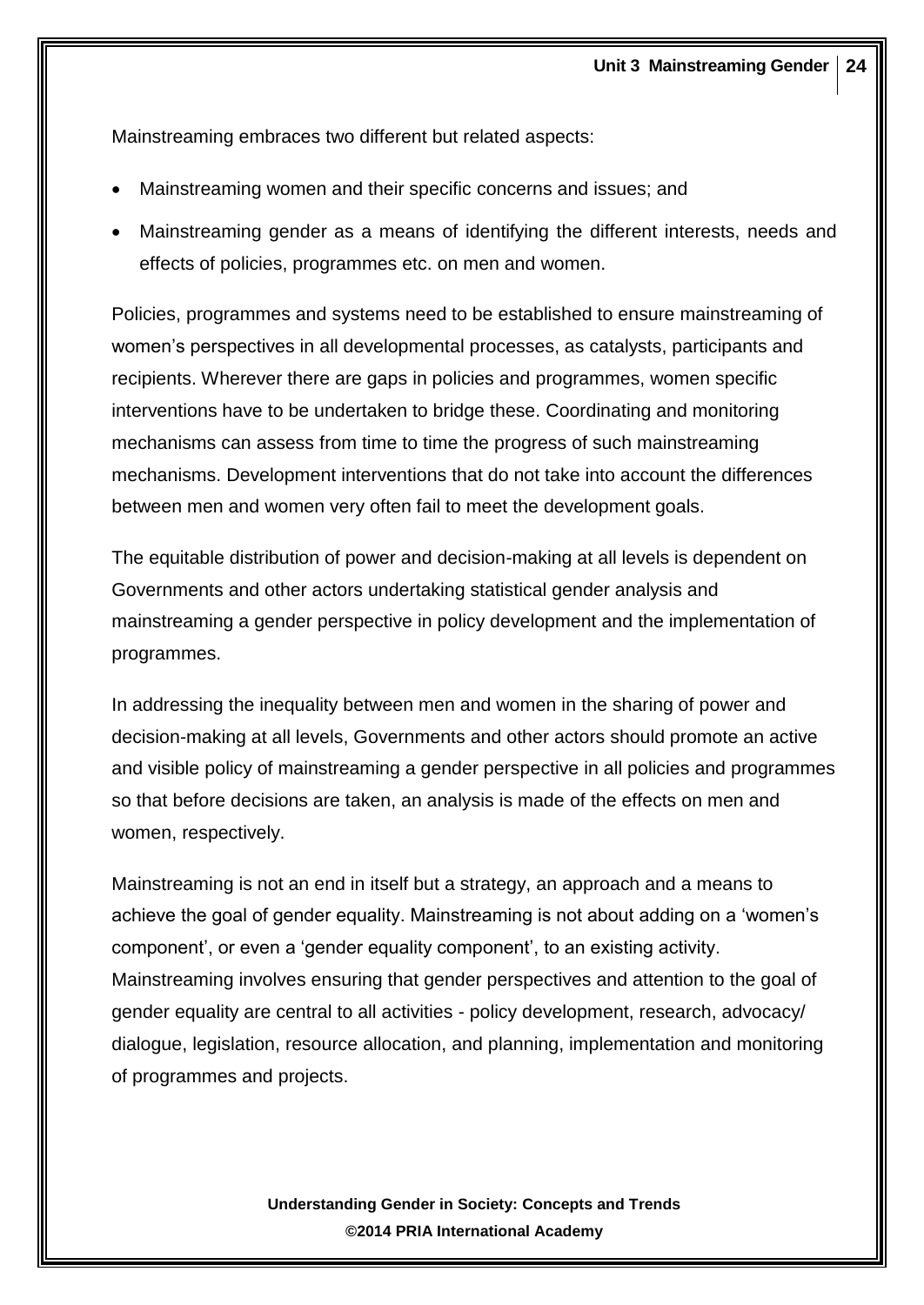Gender mainstreaming has been defined by the United Nations as "the process of assessing the implications for women and men of any planned action, including legislation, policies or programmes, in all areas and at all levels. It is a strategy for making women's as well as men's concerns and experiences an integral dimension of the design, implementation, monitoring and evaluation of policies and programmes in all political, economic and societal spheres so that women and men benefit equally and inequality is not perpetuated. Gender mainstreaming is not only a question of social justice, but is necessary for ensuring equitable sustainable human development by the most effective and efficient means." (ECOSOC, 1997)

Gender Mainstreaming makes a gender dimension explicit in all policy sectors. It calls for positive action at different levels, and requires commitment, capacities and resources.

- At the policy level, to ensure that the issue of gender equality is no longer viewed as a separate question but becomes a visible and central concern in policy and planning.
- At the programme level, to ensure that all supported interventions create opportunities for women's empowerment and facilitate gender equality.
- At the organisational level, to ensure that space and opportunities for learning, growth and contributing to organisational goals are created equally for women and men at all levels.

#### **NOTE BANK: Gender mainstreaming – a closer look at the concept and term Gender mainstreaming means:**

- Those differences between women and men may never be used as a ground for discrimination
- A radical rethink of the way labour markets work and their impact on womens and mens employment
- Long-lasting changes in society, transforming parental roles, family structures, and the organisation of work, time and even institutional practices
- Reshaping the mainstream rather than adding activities for women at the margins
- A partnership between women and men to ensure both participate fully in society's development and benefit equally from society's resources
- Responding to the root causes of inequality and putting remedial action in place
- Ensuring that initiatives not only respond to gender differences but seek to reduce gender inequality
- Asking the right question to see where limited resources should be best diverted
- More attention to men and their role in creating a more equal society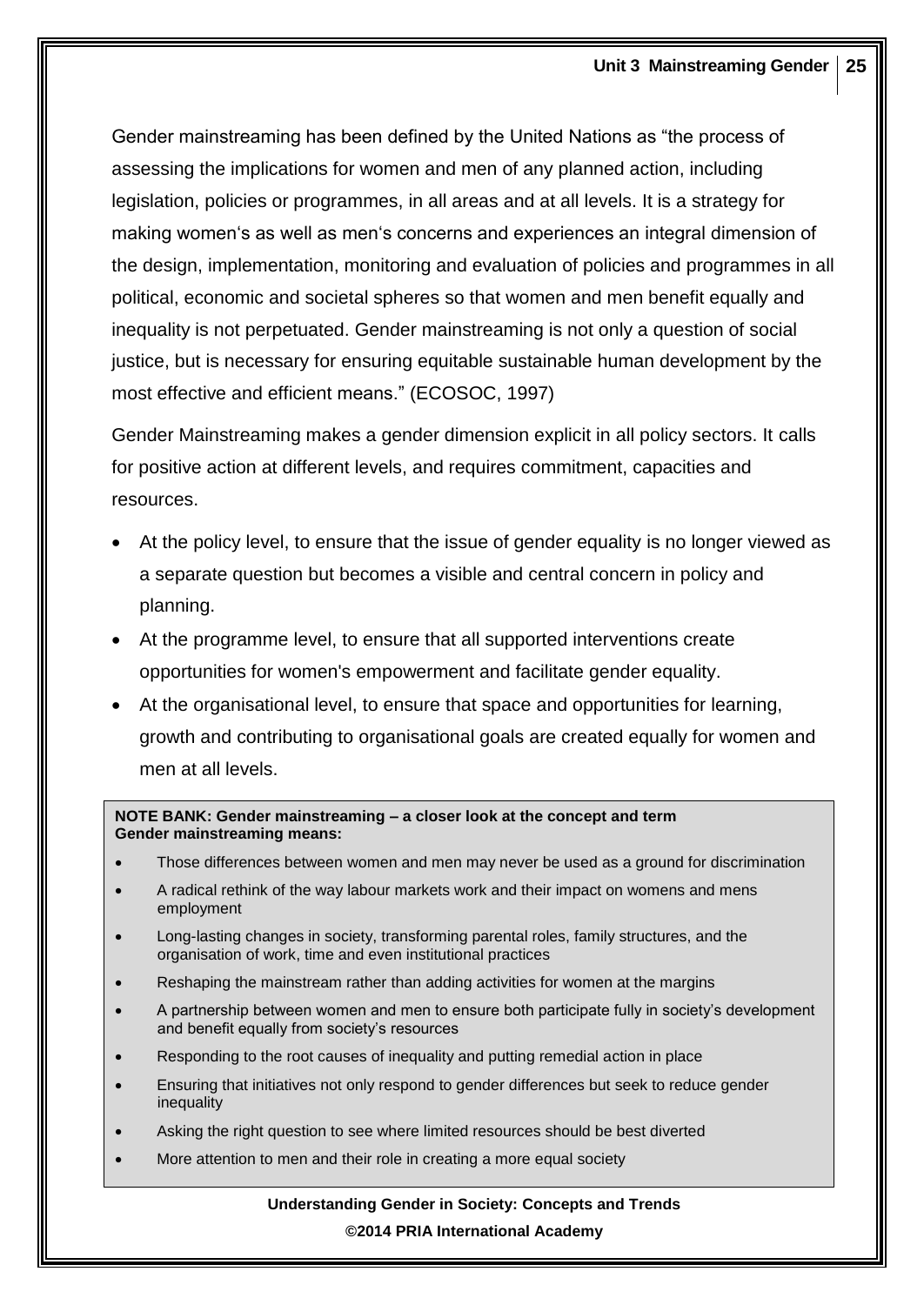#### **Gender mainstreaming is about:**

- Reducing poverty, boosting economic growth and strengthening citizenship
- Is a pro-active process designed to tackle inequalities which can and do discriminate against either sex
- Targets major economic and social policies that deliver major resources
- Makes good economic sense ensuring that women as well as men are active, using 100% of the productive labour
- Represents a further step in the search for equality decision-making
- Recognises that gender is one of the most fundamental organising features in society and affects our lives from the moment we are born
- Presupposes a recognition of male and female identities
- Recognises that differences exist in men's and women's lives and therefore our needs, experiences and priorities are different
- Involves a willingness to establish a balanced distribution of responsibilities between women and men
- Needs determined political action and support with clear indicators and targets
- Will not happen overnight, it is a continuous process

#### **Gender mainstreaming is not**:

- A Women only issue
- It is not just about improving access or of balancing the statistics
- About having well written statements
- About blaming anybody for the inequalities which exist
- About only women taking action
- About only women benefiting from it
- About stopping or replacing gender specific policies and projects targeted at either women or men

#### **Gender mainstreaming covers:**

- Policy design
- Decision making
- Access to resources
- Procedures and practices
- Methodology
- Implementation
- Monitoring and evaluation

(European Communities, 2005)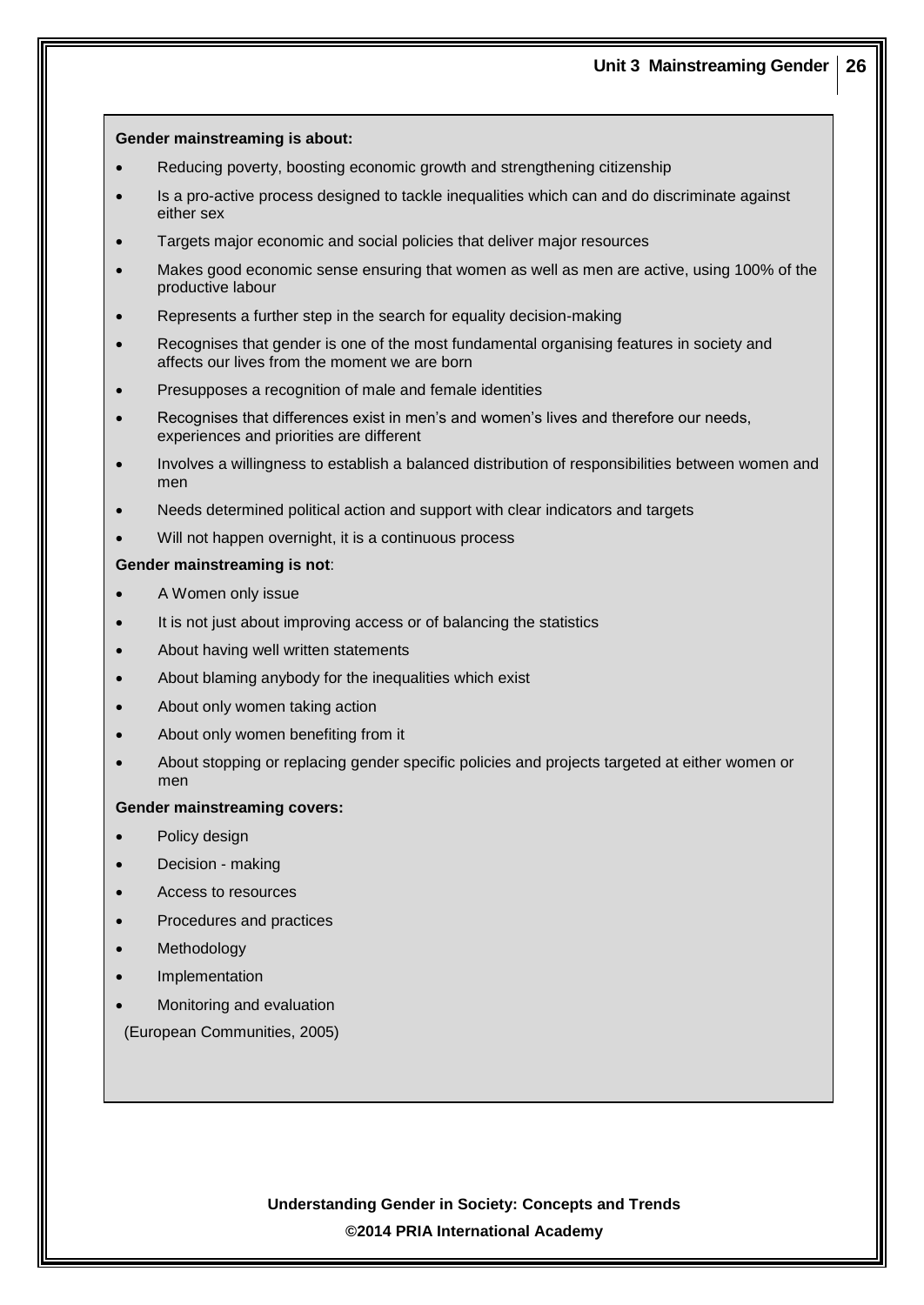### **3.3.2 Basic principles of mainstreaming**

Varied experiences of gender mainstreaming in other organisations have shown that strategies for mainstreaming do not work if they are seen as a 'lucky dip' of unrelated activities and actions.

It is therefore important to understand that the gender mainstreaming approach does not look at women in isolation but looks at both women and men as actors in the development process, and as its beneficiaries.

In this process, both men and women must go through a process of examining their own attitudes and responses to women's subordination and the cultural norms which justify it, before they can accept gender equality as a basic value. Such a process will inevitably impact both people's lives and their work, and influence their attitudes and decisions in both the private and the public spheres.

Responsibility for implementing the mainstreaming strategy is system-wide, and rests at the highest levels within agencies, according to Carolyn Hannan, Director of the United Nations Division for the Advancement of Women. Other principles include:

- Adequate accountability mechanisms for monitoring progress need to be established.
- The initial identification of issues and problems across all areas of activity

#### **NOTE BANK**

#### Gender proofing

A check carried out on a policy proposal to ensure that any potential gender discriminatory effects arising from that policy have been avoided and that gender equality is promoted

#### **Gender impact assessment**

Examining policy proposals to see whether they will affect men and women differently, with a view to adapting these proposals to make sure that any discriminatory effects are neutralised and that gender equality is promoted

#### **Gender planning**

Developing and implementing specific measures and organisational arrangements for the promotion of gender equality, identifying how to incorporate gender concerns into mainstream activities and ensuring that adequate resources are earmarked.

#### **Gender audits**

Analyse the income and expenditures of the government from a gender perspective. The basic assumption of gender audits is that public policy impacts differently on men and women.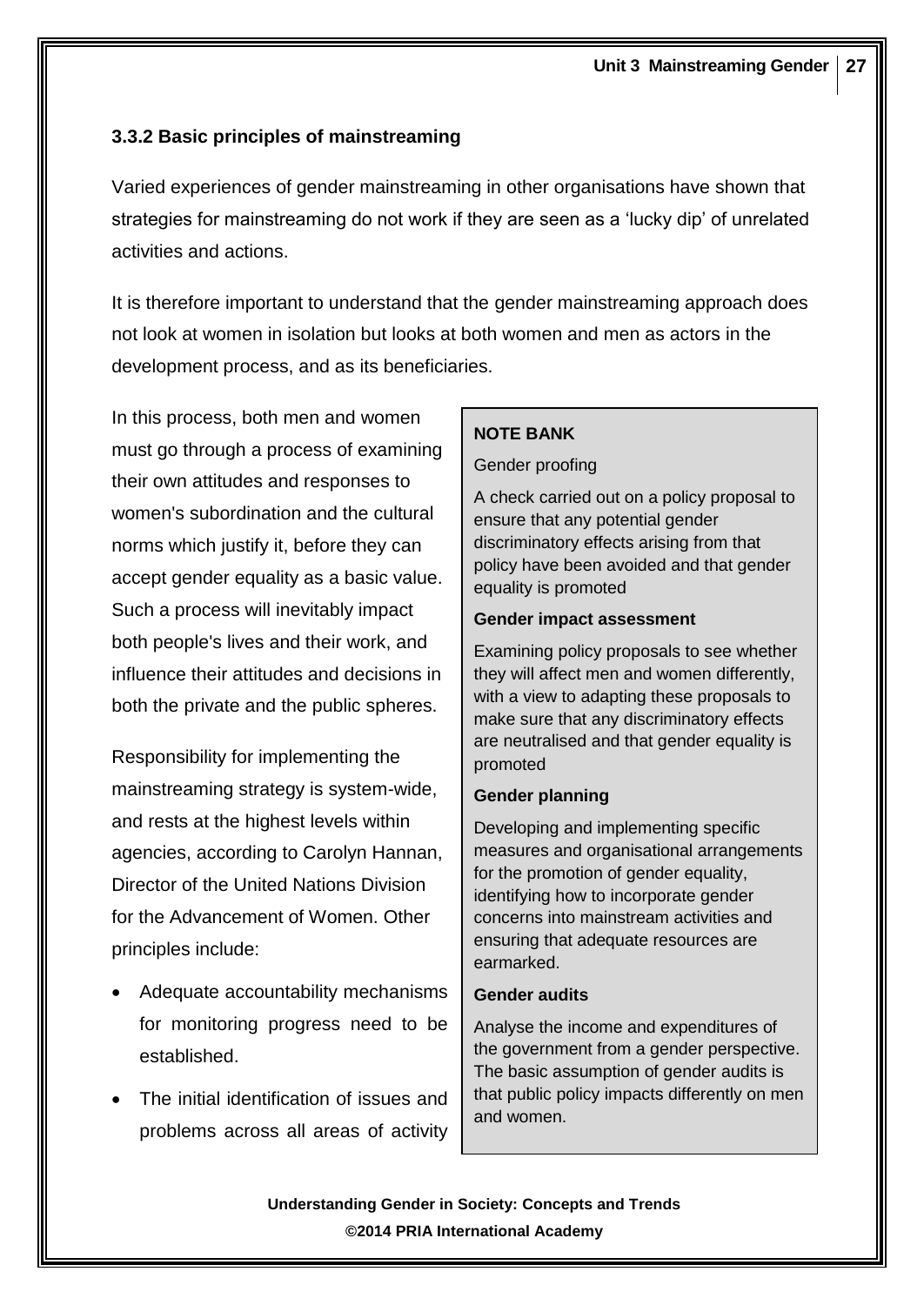should be such that gender differences and disparities can be diagnosed.

- Assumptions that issues or problems are neutral from a gender-equality perspective should never be made.
- Gender analysis should always be carried out.
- Clear political will and allocation of adequate resources for mainstreaming, including additional financial and human resources if necessary, are important for translation of the concept into practice.
- Gender mainstreaming requires that efforts be made to broaden women's equitable participation at all levels of decision-making.
- Mainstreaming does not replace the need for targeted, women-specific policies and programmes, and positive legislation; nor does it do away with the need for gender units or focal points (ILO, 2013)

#### **3.3.3 Steps for Gender Mainstreaming**

By definition, gender mainstreaming involves integrating a gender perspective and gender analysis into all stages of designing, implementing and evaluating projects, policies and programmes.

The Swedish Gender Mainstreaming Support Committee (2007) in their Gender Mainstreaming Manual – a book of practical methods presents their 'Ladder' model towards achieving sustainable gender mainstreaming. Expected results from this model are:

- An overview of all steps in the gender mainstreaming process
- An overview of what should be done in the organisation, and in what order
- An overview of what methods the committee has to offer at the various stages in the process
- A common view of the current situation in the organisation, and an awareness of how the work can proceed.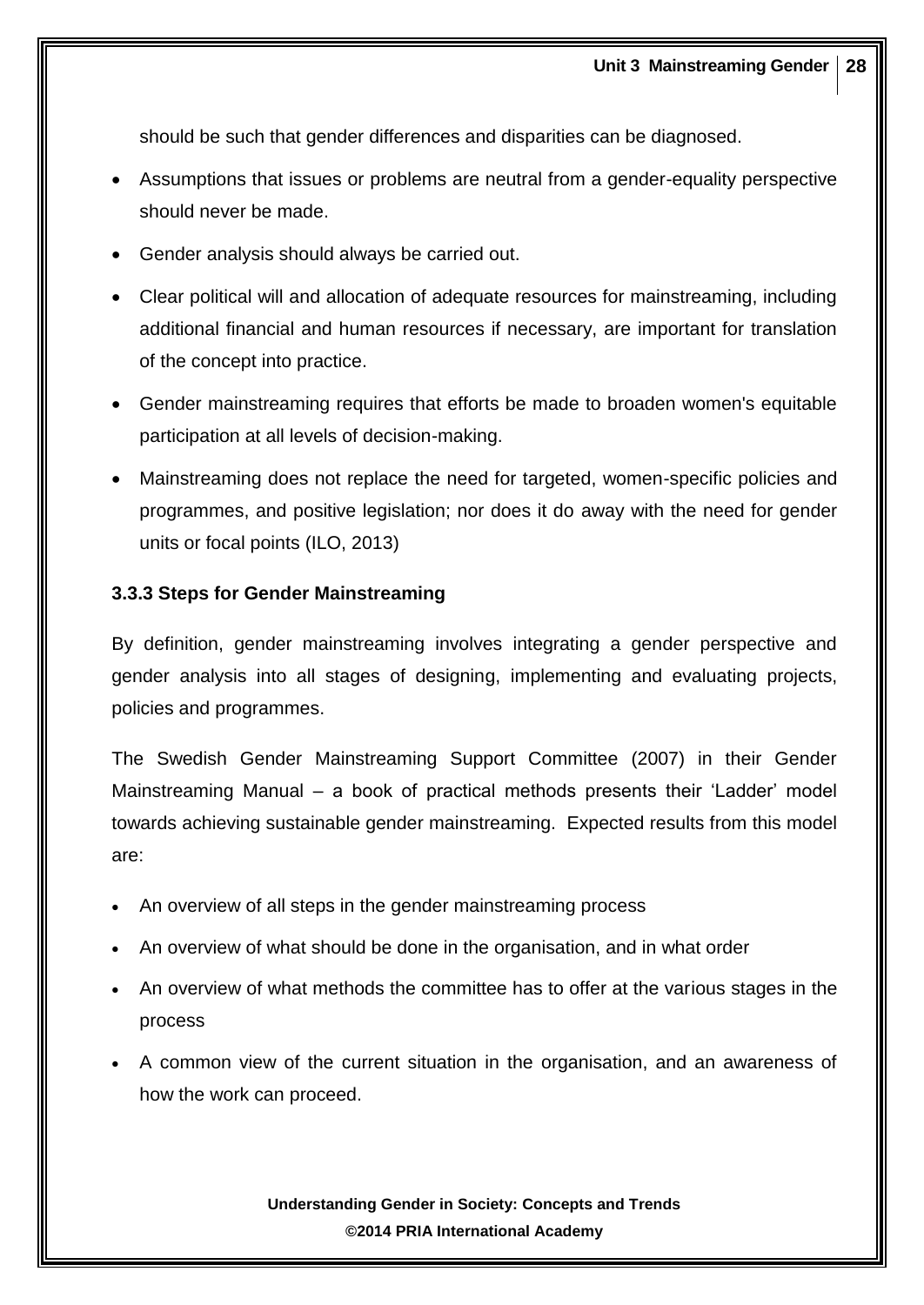They go on to elaborate on the steps which are:

#### *Step 1: Fundamental understanding*

Before gender mainstreaming work begins, the entire organisation, from management on down, must be given training in gender equality and gender, and in what the gender equality policy and the gender mainstreaming strategies involve

#### *Step 2: Examine the Conditions*

The organisation examines the conditions for change, the potential benefits of mainstreaming gender into the operation, and whether the will exists.

#### *Step 3: Plan and organise*

Management plans and organises the gender mainstreaming work. It is important to provide directives on how the work is to be led, organised and carried out.

#### *Step 4 - 6: Make an inventory, survey and analyse*

The organisation makes an inventory of its operations and its operational goals. Decisions are then taken on what needs improvement.

#### *Step 7: Implement*

The organisation implements the measures

#### *Step 8: Evaluate the outcome*

The organisation's leadership evaluates the work to see if the objectives have been met. They must seek answers to the following questions:

- *Follow up*: Have we reached our objective? What are the results of our work? How do we assess the quality of what we did?
- *Evaluation*: What lessons can we learn? How do we make positive changes last? What can we learn from changes? What is the next step?
- *Disseminating results*: How do we disseminate the outcome and lessons learned? How do we make it sustainable? (The Swedish Gender Mainstreaming Committee, 2007).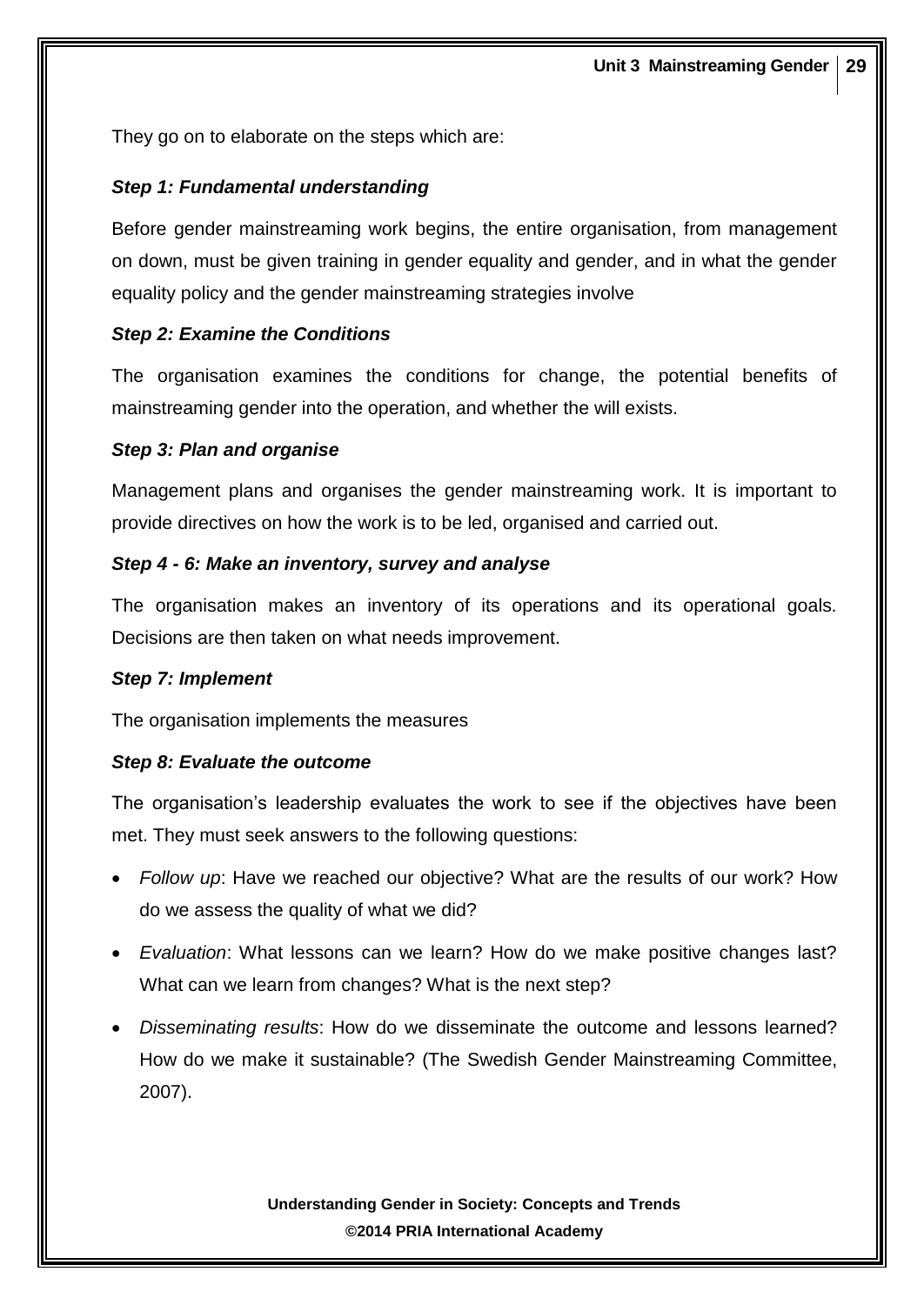## **Summary**

In this unit we looked at the overarching issue of gender mainstreaming. We discussed the development discourse and gender concerns therein. We explored position of women in development approach. We also learnt in depth the concept/principles, steps and tools of gender analysis and Gender Mainstreaming.

## **References**

- Commonwealth Foundation. (2004). *Citizens and governance toolkit.* London: Commonwealth Foundation.
- Drolet, J. (2010). Feminist perspectives in development: implications for women and micro credit. *Affilia: Journal on women and social work, 25*(3).
- ECOSOC. (1997, July). *Coordinations of the policies and activities of the specialised agenicies and other bodies of the United Nations system.* Retrieved March 2, 2014, from The United Nations: http://www.un.org/womenwatch/osagi/pdf/ECOSOCAC1997.2.PDF
- ESCAP. (1994). Jakarta declaration for the ddvancement of women in Asia and the Pacific. *Second Asian and Pacific Ministerial Conference on Women in Development.* Jakarta: ESCAP.
- European Communities. (2005). *EQUAL guide on gender mainstreaming.* Retrieved March 2, 2014, from European Commission: http://ec.europa.eu/employment\_social/equal\_consolidated/data/document/gend ermain\_en.pdf
- Farrell, M., Saxena, T., Thekkudan, J., & Pathak, P. (2008). *Engendering workplaces: framework for a gender policy.* New Delhi: Society for Participatory Research in Asia.
- ILO. (2013). *Definition of gender mainstreaming*. Retrieved March 2, 2014, from International Labour Organization: http://www.ilo.org/public/english/bureau/gender/newsite2002/about/defin.htm